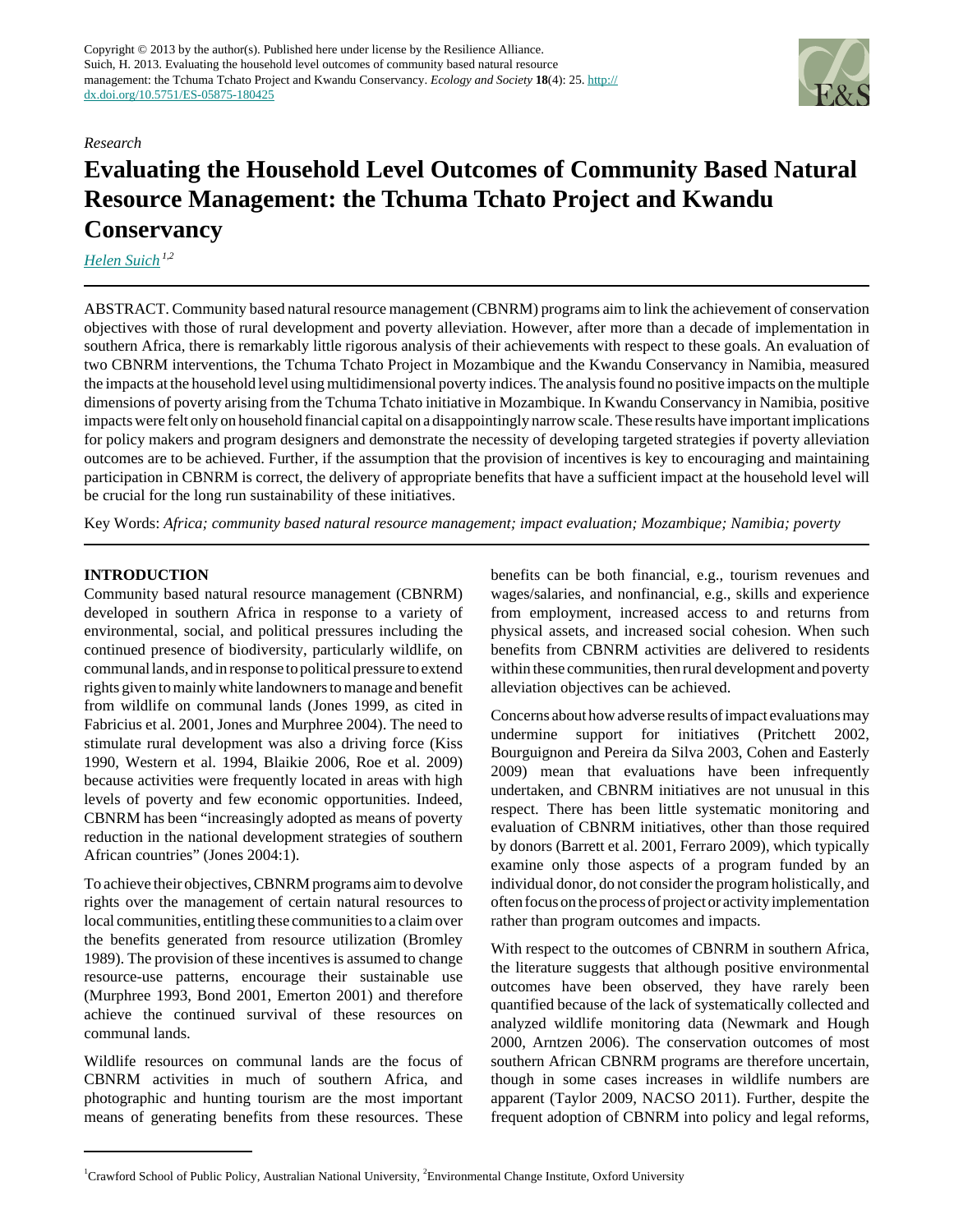institutional and political constraints have meant that local level decision making powers have often been only incompletely devolved (Murphree 2004, Nelson and Agrawal 2008).

Some CBNRM programs have documented the estimated economic impacts, or total value of benefits generated (Emerton 2001, Taylor 2009, NACSO 2011), and detailed descriptions do exist regarding the wide range of impacts on livelihoods from CBNRM activities (Hulme and Murphree 2001, Fabricius and Koch 2004; Table 1).

However, the data that are frequently used to describe and demonstrate the benefits generated, e.g., the number of residents living in and hectares of land covered by community conservation areas, total revenues generated, and proportions of revenue generated by different activities are inappropriate as measures of impact at the household level. These data are highly aggregated and provide no evidence of the level of impact at the individual or household level, of the distribution of costs and benefits among residents, or of the proportion of residents affected. Even after more than a decade of CBNRM activities at many sites, virtually no research has been conducted that attempts to quantify the actual extent or importance of these impacts at the individual or household level. This is a significant oversight.

Such evaluations are critical to understanding whether and how an intervention meets its objectives and how these evaluations can contribute to improving the design and future outcomes of programs. They can also provide important information for decision making about how to allocate resources most effectively (Sanderson 2002). Through evaluation, we propose to address some of the knowledge gaps relating to the size and extent of impacts at the household level arising from CBNRM activities.

## **METHODS**

#### **Study sites**

Two sites with CBNRM activities were evaluated: the Tchuma Tchato project in Tete Province, Mozambique and the Kwandu Conservancy in the Caprivi Region of Namibia, in which CBNRM activities were initiated in 1994/95 and 1996, respectively.

Because of the long and uncertain time lags between the implementation of activities and their effects, the choice of these sites for evaluation was made partially on the basis of the length of time CBNRM activities had been implemented. Sites were also selected on the basis that they were, or had once been, considered successful in some element of implementation by scholars and practitioners. It was assumed that successful initiatives would be the most likely to generate the largest and the widest range of positive impacts. Consideration was also given to the similarity of sites, in terms

of human and wildlife population densities in particular, to many other CBNRM initiatives in the region to maximize the potential relevance of these results across the widest possible area.

#### *The Tchuma Tchato Project, Mozambique*

The Tchuma Tchato Project was the first CBNRM project implemented in Mozambique. It started in the Bawa community, in Tete Province in the northwest of the country, with the objective of improving the poor relationship between the local community and a trophy-hunting concessionaire. The project aimed to establish greater local control over resources and the resource-exploiting activities of outsiders and to obtain benefits from the utilization of these resources.

A central government decree allowed tax revenues generated from safari hunting operations in the Tchuma Tchato Project area to be split between local communities and local and central governments. To maximize revenues for the project, the central government also set especially high trophy prices for the Tchuma Tchato area. Project activities were expanded to the Daque area, the focus of our research, at the request of the local community following revenue distributions in Bawa. The Daque area is in the Magoé District, also in Tete, on the southern shore of Lake Cahora Bassa.

Although the sharing of revenues with local communities was assumed to encourage collaboration in resource management, poverty alleviation objectives became more explicit as the project evolved. These objectives related to the equity of partnerships that local communities were involved in, their ability to participate effectively in resource management activities and decision making, and most specifically, the generation and equitable distribution of benefits from wildlife management for poverty alleviation (Filimão et al. 1999).

In practice, project activities in the Daque area have focused on wildlife management. Few community or economic development activities have been initiated, although the project facilitated the establishment of elected village councils to undertake financial and environmental management decisions in collaboration with game scouts and other project staff.

Village committees used community revenues to purchase maize grinding mills, livestock, and a cart and irrigation foot pump, as well as to invest in small local businesses and to build a market building. Cash has been distributed twice, but this is no longer done because government feels that community benefits are more effective than cash payouts to individuals (Suich 2013).

Financial and technical assistance for the project were provided by the Ford Foundation, the International Development Research Centre, International Union for the Conservation of Nature Mozambique, and the Centre for Applied Social Sciences at the University of Zimbabwe.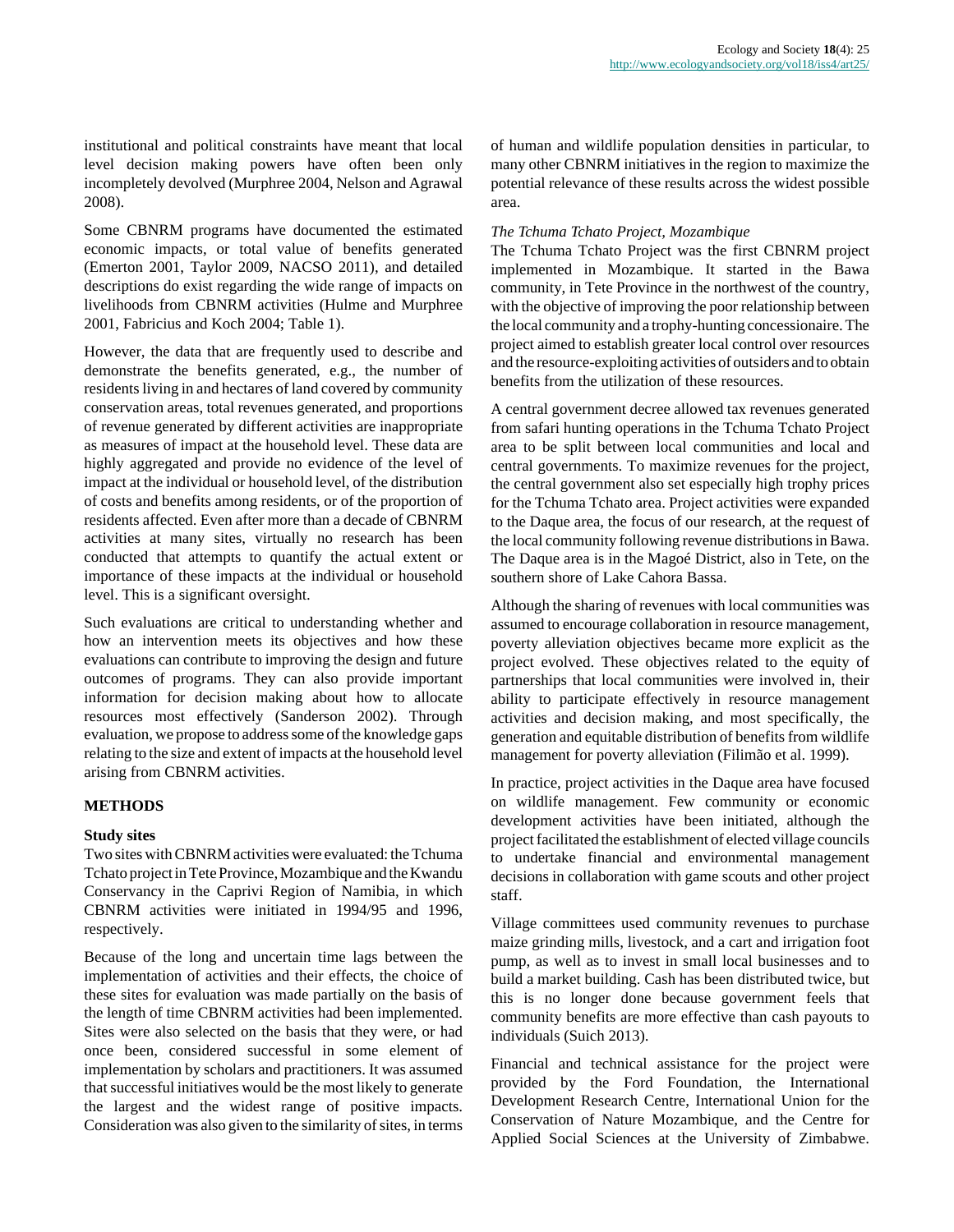| Dimension | Impact                                                                                                                                                                                                                                       |  |  |  |
|-----------|----------------------------------------------------------------------------------------------------------------------------------------------------------------------------------------------------------------------------------------------|--|--|--|
| Financial | Increased income and income security – from full-time, part-time, or casual employment from natural<br>resource harvesting and/or production activities, from distribution of conservancy income (e.g., benefit<br>distributions).           |  |  |  |
|           | Reduced income – from human-wildlife conflict reducing surplus agricultural production.                                                                                                                                                      |  |  |  |
| Human     | Increase in skills and experience – from employment.<br>Increased promotion and/or employment opportunities – from employment and training.<br>Increased access to (legal) game meat – meat distributions from trophy and community hunting. |  |  |  |
|           | Increased food availability – game meat distributions.                                                                                                                                                                                       |  |  |  |
|           | Reduced household food availability – from human–wildlife conflict.                                                                                                                                                                          |  |  |  |
|           | Reduced access to (illegal) game meat – improved wildlife monitoring and reduced poaching.                                                                                                                                                   |  |  |  |
|           | Improved harvests and thus food security – from conservation farming activities.                                                                                                                                                             |  |  |  |
| Natural   | Improved integration of natural resource management.                                                                                                                                                                                         |  |  |  |
|           | Reduced access to land and/or resources resulting from zoning/allocating land for wildlife and/or<br>tourism.                                                                                                                                |  |  |  |
| Physical  | Improved access to, or returns from, physical assets $(e.g., infrastructure)$ – from the investment of<br>community/conservancy income.                                                                                                      |  |  |  |
|           | Reduced access to, or returns from, physical infrastructure – from wildlife damage.                                                                                                                                                          |  |  |  |
| Social    | Greater social cohesion and empowerment – participation in decision making, relationships with other<br>local institutions, ability to meet own needs, ability to resolve conflict.                                                          |  |  |  |
|           | Exacerbation and/or creation of conflicts – resulting from conservancy formation and/or benefit<br>distribution and/or exclusion from decision making and/or management style.                                                               |  |  |  |

**Table 1**. Potential impacts on multiple dimensions of poverty arising from community based natural resource management activities. Source: adapted from Suich (2010*a*).

Provincial and central governments also played key roles in creating enabling conditions and in project implementation. Project activities have continued since the withdrawal of external support in the early 2000s, though budget constraints have negatively affected all project activities.

## *Kwandu Conservancy, Namibia*

The Kwandu Conservancy, in the Caprivi Region, is one of more than 50 community conservation areas established within the Namibian national CBNRM program, the early activities of which started in the late 1980s. Though Kwandu was not formally recognized by the government until 1999, CBNRM activities have been taking place since 1996.

The national program is increasingly integrated in rural development and poverty alleviation planning (Jones 2004), and the conservancy has specific objectives related to impacts on members: "to conserve natural resources for wildlife for future generations, to benefit the members of Kwandu Conservancy in a fair way so that their quality of life is increased" (Kwandu Conservancy, *personal communication*). More specifically, it aims to "alleviate poverty and give employment to people by conserving wildlife ... [and] through benefit sharing from tourism revenues" (C. Muyoba, Manager Kwandu Conservancy, *personal communication*).

The conservancy undertakes a range of activities that are managed and implemented day-to-day by the conservancy staff and the overseen by the conservancy committee. Activities focus on wildlife management, including a number that deal specifically with human-wildlife conflict, such as chilli growing and the Human Animal Conflict Compensation Scheme (HACCSIS). The latter awards monies to members, under strictly defined conditions, for the loss of livestock, human injury, and crop damage. Such targeted activities are necessary because of the very high levels of human-wildlife conflict experienced in the conservancy, which are among the highest in Namibia (NACSO 2005). Other conservancy activities include fire management and the promotion of both conservation agriculture and of craft production and their sales, the latter undertaken primarily by women. The conservancy generates income from trophy hunting activities and a community campsite operating in the neighboring national park. Several small, formal benefit distributions have occurred; tree seedlings were distributed in 2005 and 2006, and cash totalling approximately \$US10,000 was distributed in 2003, 2004, and 2007.

Kwandu Conservancy has received financial and technical support from the nongovernment organization Integrated Rural Development and Nature Conservation, the Namibian Association of CBNRM Support Organizations, the Namibia Nature Foundation, and the Ministry of Environment and Tourism, though it is now financially self-supporting.

## **Research design**

## *Multidimensional poverty*

A wide range of impacts, both positive and negative, arising from CBNRM activities has been described (Table 1). To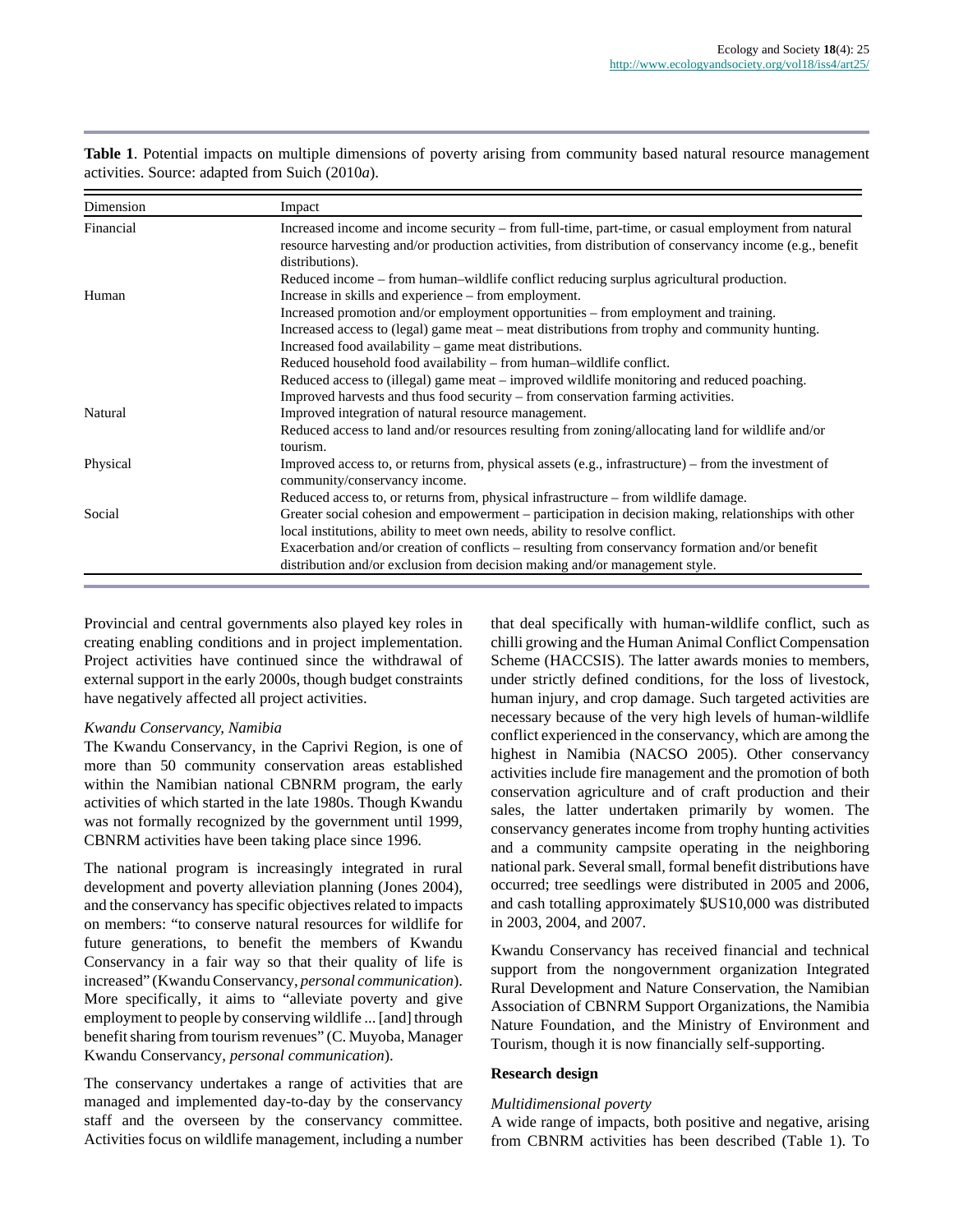increase the probability of capturing the widest possible range of financial and nonfinancial impacts, household-level impacts were measured using a multidimensional poverty framework. This choice, to measure impacts on the multiple dimensions of poverty, was also based on the recognition that poverty occurs within, and is affected by, the political, economic, social, and cultural context (Narayan et al. 2000, Harriss 2009) enabling a better understanding of poverty and the interactions between different dimensions than would be possible with the more frequently used single, economic measure of income poverty.

Financial, human, natural, physical, and social dimensions of poverty were measured, following the use of the sustainable livelihoods framework in poverty analyses (Norton and Foster 2001, Moser and Felton 2007). However, the validity of questions about the quantitative measurement of multidimensional poverty, including which dimensions should be measured (Alkire 2007) and the accuracy of measurement of sometimes vague concepts (Qizilbash 2003), is recognized. These issues were dealt with by precisely defining indicators to be measured and selecting a comprehensive range of indicators from both a review of the most commonly used measures of poverty (Suich 2010*b*) and impacts described in the literature that arise from specific CBNRM activities, even if these activities were not known to have occurred in the study areas.

The financial dimension measures the financial resources available, e.g., savings, supplies of credit, remittances and pensions, consumption, and productive assets, to provide people with different livelihood options. The human dimension refers to the skills, knowledge, ability to labor, and good health important to the ability to pursue different livelihood strategies, including investments in education, health, nutrition, etc., that enable individuals to earn returns from their labor. The natural dimension refers to the natural resource flows that underpin livelihoods, e.g., land, water, wildlife, and wider environmental resources. The physical dimension measures the basic infrastructure, i.e., transport, shelter, water, energy, and communications that enable people to pursue livelihoods. And finally, the social dimension is defined as the social resources, i.e., networks, membership of groups, relationships of trust, and access to wider institutions of society, upon which people draw in pursuit of livelihoods.

In addition to quantitative objective metrics, subjective metrics to represent the psychological elements and perceptions of poverty were also used because they have been identified as an important element of multidimensional poverty and are a useful complement to objective assessments (Frey and Stutzer 2002, Anand and Clark 2006). Each indicator was therefore measured both objectively and subjectively. The subjective data collected related to 2 time periods, the time of the survey and 10 years earlier, to deal with the lack of baseline

socioeconomic data at both sites (Kingdon and Knight 2004, Addison et al. 2008, Bamberger 2009) and to determine whether there were attitudinal differences in the subjective measures of 2 the groups. To minimize recall bias and associated issues by asking about absolute levels or quantities for these indicators, respondents were asked whether the household status 10 years earlier with respect to each indicator was worse than, better than, or the same as it was at the time of the survey. This enabled the analysis of the direction of change in the perceived status of different dimensions of household poverty over time.

Qualitative data relating to the multidimensional poverty status of households were collected in the household survey, during focus group discussions held in each village visited, and in key informant interviews. The results of the quantitative data analysis supplemented with results of the qualitative analyses where appropriate were correct at the time of the fieldwork, late 2007, but may have since changed given that specific project activities change and evolve over time, and the CBNRM initiatives are implemented in dynamic situations.

## *Quasi-experimental design*

The purpose of this analysis was to identify positive or negative effects, whether intended or not, on the various dimensions of household poverty resulting from CBNRM activities. Establishing what would have occurred in the absence of the intervention, i.e., the counterfactual, is the fundamental problem of evaluation because it cannot be directly observed. It must be credibly estimated, and plausible alternative interpretations of outcomes have to be ruled out (Shadish et al. 2002, Ferraro 2009). Quasi-experimental methods rely on the use of statistical techniques to construct the counterfactual (Ravallion 2007).

Two samples were selected for comparison to help construct the counterfactual. The first sample, known as the 'CBNRM area' group, comprised households that lived within the CBNRM area, be that the Kwandu Conservancy or Tchuma Tchato. In Mozambique, five of the six villages in the Daque area involved in the Tchuma Tchato Project were visited. In Namibia, 4 out of 15 villages within the Kwandu Conservancy were visited. These villages were selected to represent the range of conditions within the conservancy, in terms of size, remoteness, access to services, and proximity to the conservancy office, to test whether these factors had an impact on household-level poverty. The second sample, known as the 'comparison' group, comprised households that lived outside the CBNRM areas and who, therefore, had not been affected by CBNRM activities. In both countries, comparison villages were selected to be as similar in every way and as geographically close to the CBNRM area villages as possible, but outside the influence of CBNRM activities. Each comparison village was selected on the basis of its similarity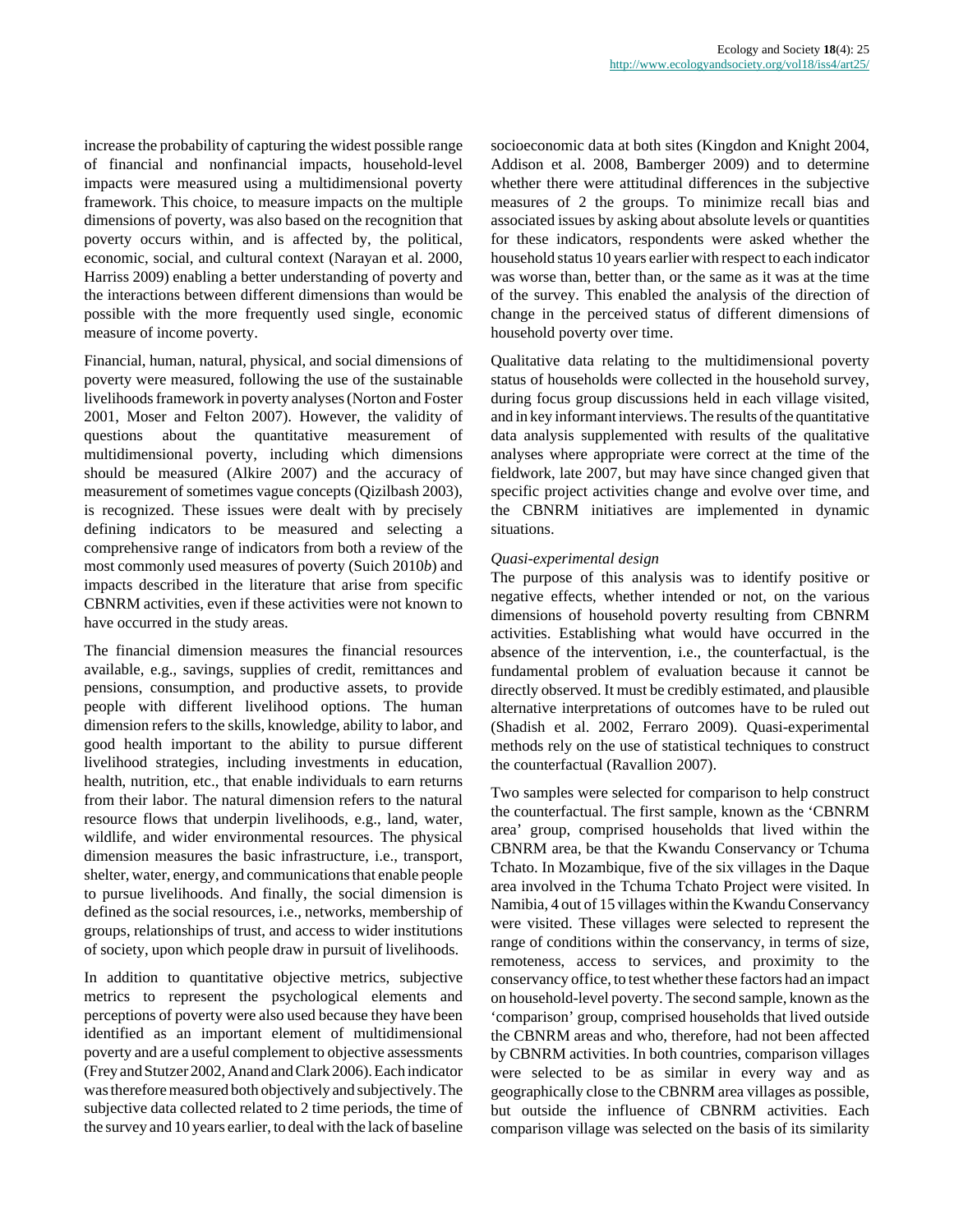with respect to resource base, size, ethnicity, geography/ ecology and physical infrastructure, and particularly activities undertaken to sustain livelihoods, to reduce selection bias of the households sampled within these sites. In each country, three comparison villages were visited.

Two sampling strategies were used to select the households to be surveyed (Table 2). Random sampling was used to select households in the comparison group and to select a group of households within Kwandu Conservancy and the Tchuma Tchato Project area. The second strategy involved the selection of a purposive sample within the CBNRM area, which comprised households chosen specifically because one or more household members were, or had once been, involved in implementing CBNRM activities and/or were known to have been in direct receipt of benefits from those activities. The rationale for this was to investigate distributional issues surrounding the costs and benefits of CBNRM, in particular, to investigate whether benefits were seized by the group closely involved in program activities or were equitably spread among residents.

**Table 2**. Household survey sample size by category. CBNRM  $=$  community based natural resource management.

|                            | Tchuma<br>Tchato | Kwandu<br>Conservancy |
|----------------------------|------------------|-----------------------|
| Purposive                  | 50               | 46                    |
| Random (inside CBNRM area) | 69               | 68                    |
| Comparison area            | 68               | 72                    |
| Total                      | 187              | 185                   |
| Total population           | n/a              | 4300                  |

#### *Data analysis*

Multivariate statistical techniques, i.e., factor analysis (FA) and principal component analysis (PCA), were used to reduce the dimensionality and improve the handling of the data. Both FA (Paim 1995, Sahn and Stifel 2000, 2003, Petrovici and Gorton 2005) and PCA (Klasen 2000, Filmer and Pritchett 2001, Amarasinghe et al. 2005, Moser and Felton 2007, Fujii 2008) have been used in multidimensional poverty analyses. However, because it is uncommon to use these methods to determine whether differences exist between groups, as opposed to identifying and counting those falling under a poverty line, both FA and PCA were used to ensure the robustness of the results and as a check against their misinterpretation.

Indices were constructed for each of the five dimensions of poverty, for the objective and both subjective measurements. Given the large number of indicators, multiple indices were constructed rather than a single composite index because the latter would aggregate across all dimensions and result in a loss of information. The use of multiple indices also enabled a more detailed analysis of the range of impacts observed on each of the dimensions measured. The indices constructed are described in Table 3 for Tchuma Tchato and Table 4 for Kwandu Conservancy. These tables provide names and interpretations for each index constructed. Single factors were most commonly extracted, allowing a simple interpretation of the factor, e.g., Fin-O1 is the one objectively measured financial dimension. Indices were named according to the dimension they measure, e.g., Fin for financial, followed by a reference to the type of data, O refers to an objective measure, Sn to a subjective measure at the time of the survey, and Sh to a subjective measure 10 years prior. The number indicates how many indices within each dimension were extracted, for example, Phys-Sn2 is the second index measuring subjective current physical capital.

Every effort was made to use the same variables in the construction of the poverty indices using both FA and PCA for both the Tchuma Tchato and Kwandu data. Differences in the data, typically arising from a lack of variation within variables, means that some minor differences exist in the construction of the sets of indices for the two countries. The sample specificity of the weights generated by FA and PCA are recognized and caution should be exercised in extrapolating beyond the samples used in this research. Our results are derived from the FA analysis, supplemented by those of the PCA analysis only when they differ. Summary tables of all analyses are available on request from the author.

The mix of categorical and binary variables necessitated polychoric transformations (made in Stata 10.1; Kolenikov and Angeles 2009) to be made prior to the construction of the poverty indices. The interpretation of the factor scores calculated for the objectively measured data is therefore not straightforward. Because the purpose of this analysis is not to identify households above or below a poverty line, but to test for statistically significant differences, the results in the tables present the t-statistics to facilitate the identification of differences, or similarities, between the groups.

Propensity Score Matching (PSM) enables impact evaluations to be conducted where randomization has not been integrated into the design of the intervention, and in cases in which there is no baseline or preintervention data, by matching the CBNRM area and comparison groups based on the similarity of a number of observable characteristics. It also enables the subsequent use of estimation techniques to determine the differences between two groups by comparing differences in the observed mean outcome, i.e., each poverty index, of each group. Propensity Score Matching has the advantage that it does not require a parametric model and allows impact estimation without making assumptions about functional form or error distributions (Bourguignon and Pereira da Silva 2003, Jalan and Ravallion 2003, Ravallion 2003).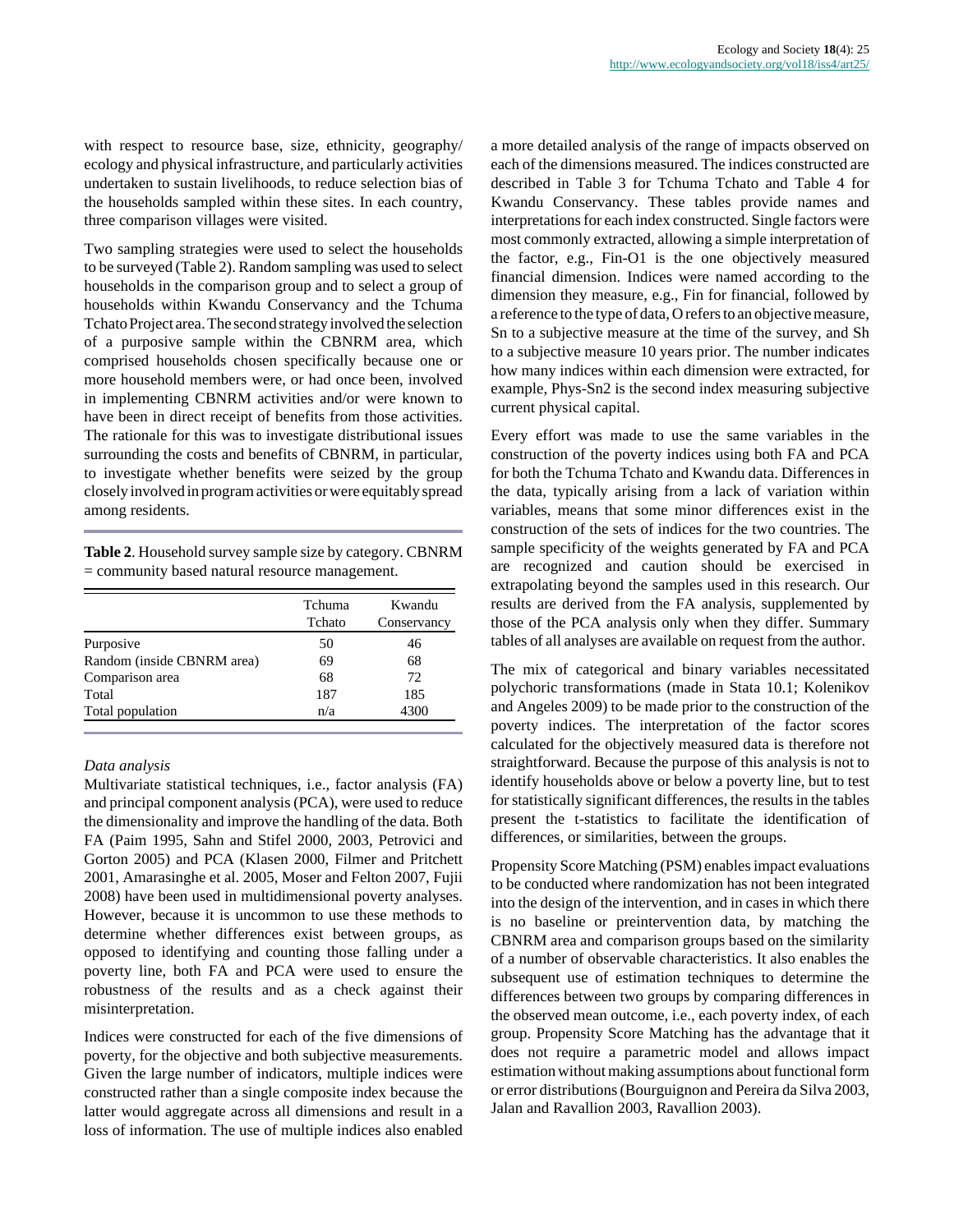**Table 3**. Tchuma Tchato: Factor analysis-constructed poverty indices named and described, and the impacts of project activities on these poverty dimensions (community based natural resource management [CBNRM] area and comparison group).

| Dimension                      | Dimension interpretation                             | Average<br>treatment<br>effect on the<br>treated<br>$(ATT)T-$<br>statistic | $n =$<br>comparison | $n =$ treated<br>(CBNRM<br>area) | Revised T-<br>statistic <sup>†</sup> |
|--------------------------------|------------------------------------------------------|----------------------------------------------------------------------------|---------------------|----------------------------------|--------------------------------------|
| Objective                      |                                                      |                                                                            |                     |                                  |                                      |
| Fin-O1                         | Financial capital                                    | $-0.51$                                                                    | 61                  | 98                               | $-0.51$                              |
| $Hum-O1$                       | Current household human capital                      | $-1.49$                                                                    | 62                  | 104                              | $-1.48$                              |
| $Hum-O2$                       | Future household human capital                       | 0.82                                                                       | 62                  | 104                              | 1.70                                 |
| $Nat-O1$                       | Natural capital                                      | $-1.66$                                                                    | 65                  | 109                              | $-1.55$                              |
| Phys-O1                        | Productive physical assets                           | 0.28                                                                       | 65                  | 106                              | 0.00                                 |
| Phys-O2                        | Household physical assets                            | $-0.82$                                                                    | 65                  | 106                              | $-1.00$                              |
| $Soc-O1$                       | Extent of social networks                            | $-2.96**$                                                                  | 56                  | 99                               | $-4.45***$                           |
| $Soc-O2$                       | Intensity of social networks (over time)             | 0.41                                                                       | 56                  | 99                               | 0.55                                 |
| Subjective (at time of survey) |                                                      |                                                                            |                     |                                  |                                      |
| $Fin-Sn1$                      | Current financial capital                            | $-0.31$                                                                    | 47                  | 71                               | $-0.32$                              |
| Hum-Sn1                        | Current human capital                                | $-2.65**$                                                                  | 52                  | 87                               | $-2.87**$                            |
| Nat-Sn1                        | Current natural capital                              | 0.51                                                                       | 55                  | 88                               | 0.48                                 |
| Phys-Sn1                       | Current access to physical capital (excluding water) | $-2.88**$                                                                  | 37                  | 76                               | $-2.67**$                            |
| Phys-Sn2                       | Current access to water                              | $-0.59$                                                                    | 37                  | 76                               | $-0.48$                              |
| $Soc-Sn1$                      | Current social capital                               | $-0.67$                                                                    | 53                  | 101                              | $-0.66$                              |
| Subjective (10 years prior)    |                                                      |                                                                            |                     |                                  |                                      |
| Fin-Sh1                        | Financial capital 10 years ago                       | $-0.53$                                                                    | 46                  | 75                               | $-0.48$                              |
| Hum-Sh1                        | Human capital 10 years ago                           | 0.03                                                                       | 52                  | 79                               | 0.03                                 |
| Nat-Sh1                        | Natural capital 10 years ago                         | 0.57                                                                       | 57                  | 97                               | 0.52                                 |
| Phys-Sh1                       | Physical capital 10 years ago                        | $-1.16$                                                                    | 39                  | 73                               | $-0.76$                              |
| Soc-Sh1                        | Social capital 10 years ago                          | $-0.04$                                                                    | 59                  | 98                               | $-0.02$                              |

† T-statistic revised on the basis of bootstrapped standard errors

\* coefficient estimate is significantly different at the 95% confidence level

\*\* coefficient estimates are significantly different at the 99% confidence level

‡ significant differences using the Bonferroni and Šidák adjustments

Propensity Score Matching was used to construct the counterfactual (Rosenbaum and Rubin 1983) and to reduce selection bias (Baser 2006, Ravallion 2007). Every effort was made to use the same models to estimate the propensity scores for both sites. Matching was conducted on common support and on the use of five nearest neighbor matchings, and PSM was carried out in Stata, using the 'psmatch2' command (Leuven and Sianesi 2003). Bootstrapped standard errors were estimated and revised t-statistics calculated to take into account the fact that the propensity score is estimated (Lechner 2002, Blundell et al. 2005). Both the original and revised tstatistics are reported to indicate the sensitivity of the data.

Given that multiple tests were performed, Bonferroni and Šidák adjustment procedures were conducted to account for Type I errors, i.e., rejecting the hypothesis when it is true, as approximately 5% could appear to be significant purely by chance (Abdi 2007). These corrections are shown in the tables and are the focus of the results.

Additional analyses were undertaken to determine the distribution of impacts within the CBNRM area. These analyses involved testing for differences between the purposive and random samples within each CBNRM area and also for differences between the two groups of randomly sampled households in each country. These were designed to determine whether or not the inclusion of the purposive households in the CBNRM area group masked differences between the two randomly sampled groups.

## **RESULTS**

## **The Tchuma Tchato Project, Mozambique**

Although national human development and human poverty indicators improved over the period under consideration (UNDP 2000, 2006), the level and depth of poverty do not appear to have changed significantly in the villages visited, though inequality may have increased somewhat. According to focus groups, households were particularly vulnerable to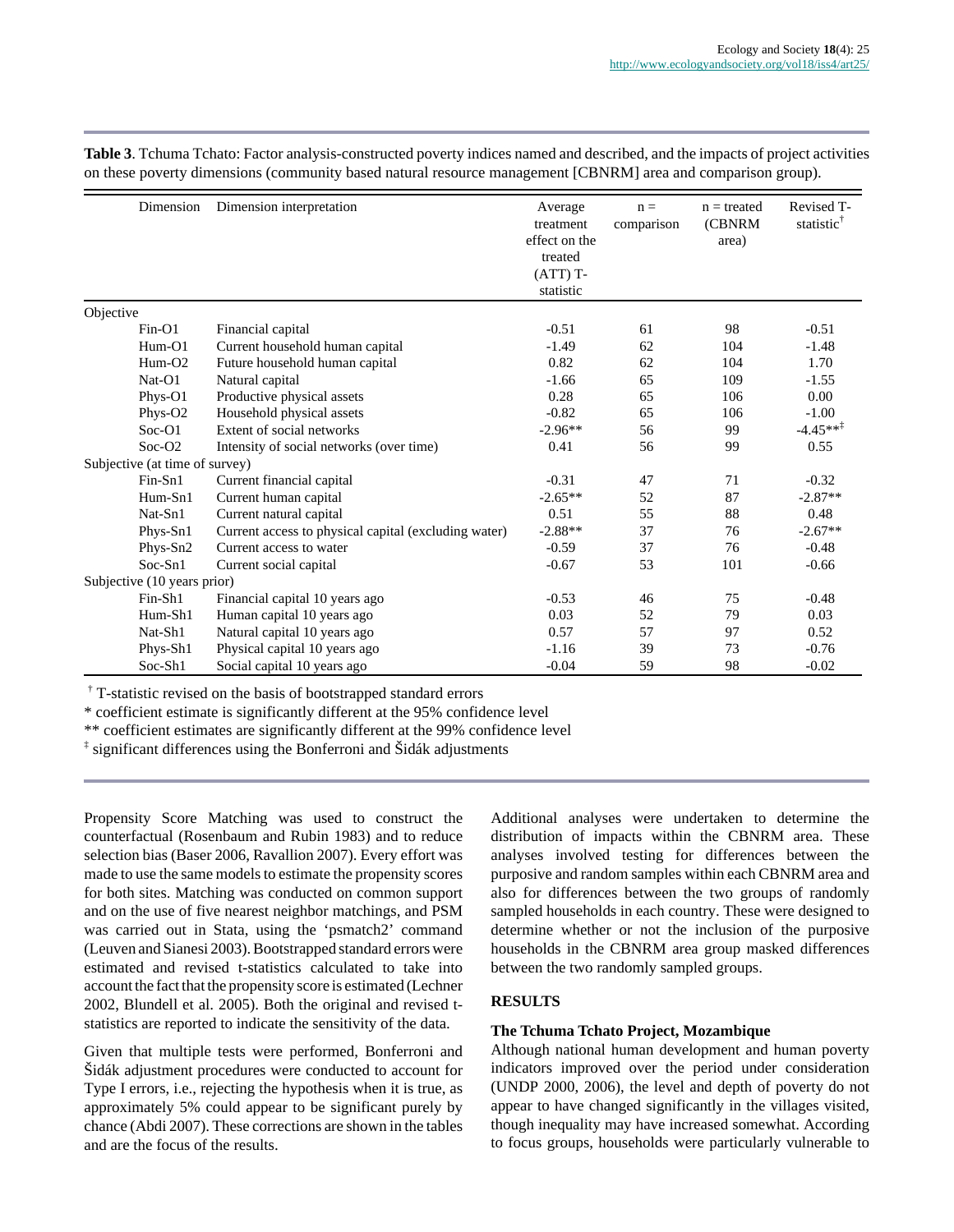| Dimension name                 | Dimension interpretation                        | Average<br>treatment<br>effect on the<br>treated (ATT) | $n =$<br>comparison | $n =$<br>treated<br><b>(CBNRM</b><br>area) | Revised T-<br>statistic |
|--------------------------------|-------------------------------------------------|--------------------------------------------------------|---------------------|--------------------------------------------|-------------------------|
|                                |                                                 | T-statistic                                            |                     |                                            |                         |
| Objective                      |                                                 |                                                        |                     |                                            |                         |
| $Fin-O1$                       | Financial capital                               | 1.08                                                   | 64                  | 98                                         | 0.98                    |
| $Hum-O1$                       | Health and food security                        | $-1.66$                                                | 64                  | 103                                        | $-1.36$                 |
| $Hum-O2$                       | Gender, sufficient and adequate clothing        | $-0.61$                                                | 64                  | 103                                        | $-0.76$                 |
| $Nat-O1$                       | Plant and other natural resource use            | $-0.18$                                                | 64                  | 104                                        | $-0.23$                 |
| $Nat-O2$                       | Livestock production                            | $-0.76$                                                | 64                  | 104                                        | $-0.67$                 |
| Phys-O1                        | Consumption infrastructure                      | $-2.10*$                                               | 60                  | 104                                        | $-2.30*$                |
| Phys-O <sub>2</sub>            | Productive infrastructure                       | 1.64                                                   | 60                  | 104                                        | 1.91                    |
| $Soc-O1$                       | Social capital                                  | 1.04                                                   | 59                  | 88                                         | 0.87                    |
| Subjective (at time of survey) |                                                 |                                                        |                     |                                            |                         |
| $Fin-Sn1$                      | Current financial capital                       | $-0.39$                                                | 59                  | 91                                         | $-0.38$                 |
| Hum-Sn1                        | Current human capital                           | 0.48                                                   | 62                  | 100                                        | 0.42                    |
| $Nat-Sn1$                      | Current national capital                        | 0.51                                                   | 59                  | 85                                         | 0.50                    |
| Phys-Sn1                       | Current physical capital                        | $-0.10$                                                | 54                  | 90                                         | $-0.09$                 |
| $Soc-Sn1$                      | Current social capital                          | 0.14                                                   | 61                  | 100                                        | 0.13                    |
| Subjective (10 years prior)    |                                                 |                                                        |                     |                                            |                         |
| Fin-Sh1                        | Income 10 years ago                             | 1.26                                                   | 56                  | 92                                         | 0.86                    |
| Fin-Sh <sub>2</sub>            | Household credit and debt position 10 years ago | 1.13                                                   | 56                  | 92                                         | 1.28                    |
| Hum-Sh1                        | Human capital 10 years ago                      | $-1.69$                                                | 62                  | 96                                         | $-1.65$                 |
| Nat-Sh1                        | Natural capital 10 years ago                    | 0.07                                                   | 57                  | 83                                         | 0.06                    |
| Phys-Sh1                       | Physical capital 10 years ago                   | $-1.12$                                                | 51                  | 91                                         | $-1.02$                 |
| Soc-Sh1                        | Social capital 10 years ago                     | $-1.84$                                                | 61                  | 98                                         | $-1.90$                 |

**Table 4**. Kwandu Conservancy: Factor analysis-constructed poverty indices named and described, and the impacts of activities on these poverty dimensions (community based natural resource management [CBNRM] area and comparison group).

† revised on the basis of the bootstrapped standard error

\* coefficient estimate is significantly different from zero at 95% confidence level

adverse climatic conditions and other factors affecting agricultural productivity and livestock health. Human-wildlife conflict was also of concern to households, and wildlife numbers were reported by villagers to have increased over the 10-year period.

The results of the PSM, using the poverty indices constructed using FA, are that the only statistically significant difference, following the Bonferroni and Šidák adjustments, was for the objectively measured social dimension (Table 3). Analysis of the indicators revealed that significantly fewer CBNRM area households believed there was trust in their village, and that they could obtain help from fellow villagers in times of crisis. It is unclear why differences existed between the two groups, but they run counter to the argument that CBNRM activities contribute to increased social capital (Lise 2000, Bar-On 2005, Walpole and Wilder 2008).

The Type I error-adjusted results for the PCA constructed indices indicate that differences existed within the subjectively measured current human dimension. Tchuma Tchato households were more positive than comparison households about the characteristics of their human capital. However, because Tchuma Tchato has not invested in the provision of goods or services to strengthen human capital, these differences, although statistically significant, are not thought to be attributable to project activities.

These important results indicate that few significant differences can be found between the CBNRM area and comparison groups and imply that no discernible positive impact on the multiple dimensions of poverty can be attributed to the Tchuma Tchato Project. The results of the analysis comparing the two groups of randomly selected households confirmed those in Table 3, strengthening the conclusions about the Tchuma Tchato Project's lack of impact on poverty.

An important caveat must be made to this statement. Because of the lack of baseline data, it is not possible to say with absolute certainty that the status of households in the CBNRM area and comparison groups, relative to each other, has not changed over time. However, the absence of differences between the two groups with respect to perceptions of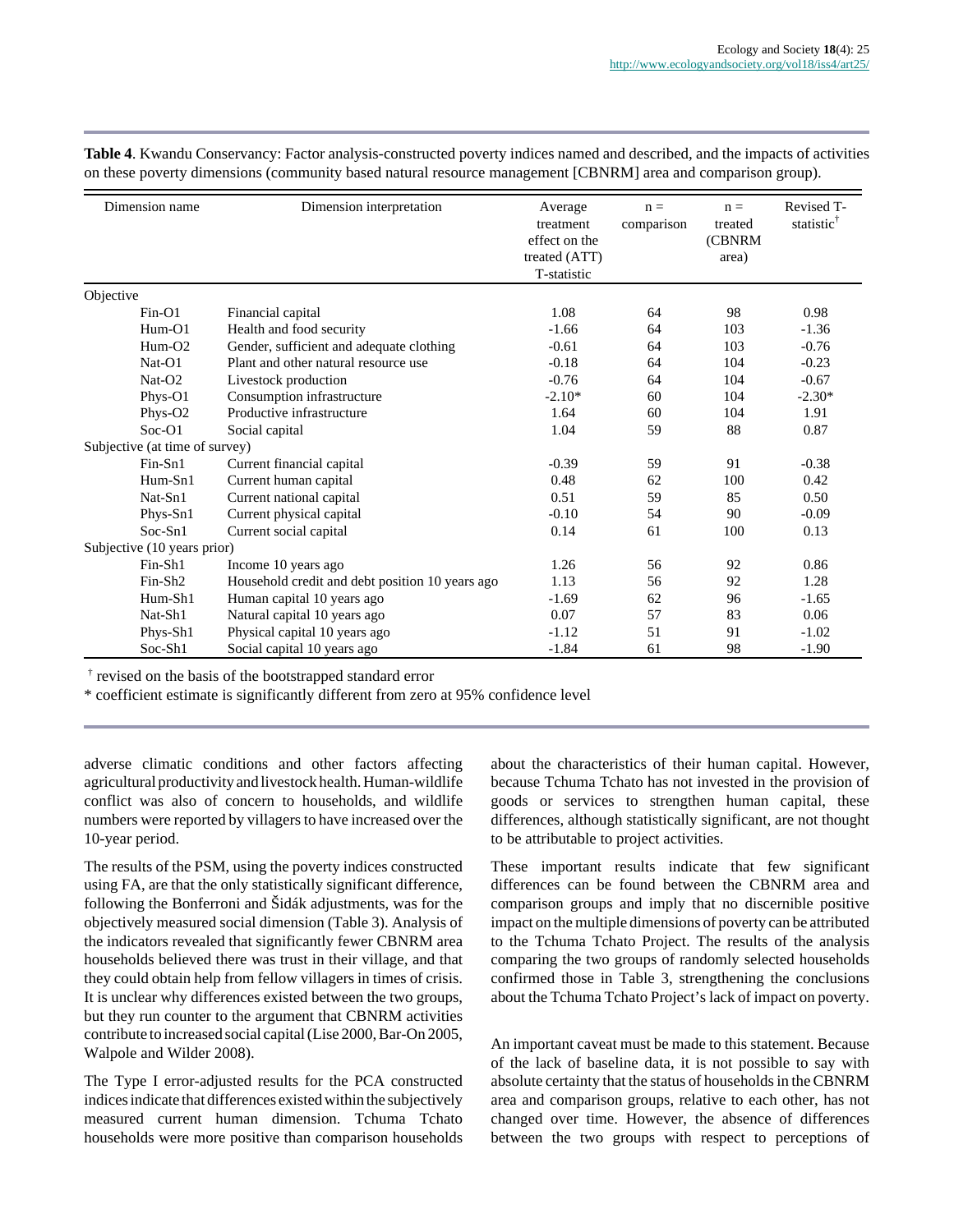| Dimensions                     | Factor analysis-constructed indices                                 |                               |                 |                                  |  |
|--------------------------------|---------------------------------------------------------------------|-------------------------------|-----------------|----------------------------------|--|
|                                | Average treatment<br>effect on the<br>treated (ATT) T-<br>statistic | $n = random (CBNRM)$<br>area) | $n =$ purposive | Revised T-statistic <sup>®</sup> |  |
| Objective                      |                                                                     |                               |                 |                                  |  |
| $Fin-O1$                       | 1.84                                                                | 58                            | 40              | 1.72                             |  |
| $Hum-O1$                       | $-1.78$                                                             | 59                            | 45              | $-1.21$                          |  |
| $Hum-O2$                       | 1.23                                                                | 59                            | 45              | 1.30                             |  |
| Nat-O1                         | $-2.19*$                                                            | 62                            | 47              | $-1.92$                          |  |
| Phys-O1                        | 1.39                                                                | 60                            | 46              | 0.96                             |  |
| Phys-O2                        | $-0.16$                                                             | 60                            | 46              | $-0.13$                          |  |
| $Soc-O1$                       | $-2.79**$                                                           | 55                            | 44              | $-2.08*$                         |  |
| $Soc-O2$                       | $3.29***$                                                           | 55                            | 44              | $3.02***$                        |  |
| Subjective (at time of survey) |                                                                     |                               |                 |                                  |  |
| Fin-Sn1                        | $-0.14$                                                             | 40                            | 31              | $-0.10$                          |  |
| Hum-Sn1                        | $-0.19$                                                             | 47                            | 40              | $-0.13$                          |  |
| Nat-Sn1                        | $-1.77$                                                             | 53                            | 35              | $-1.58$                          |  |
| Phys-Sn1                       | $-1.23$                                                             | 43                            | 33              | $-0.66$                          |  |
| Phys-Sn2                       | $-2.34*$                                                            | 43                            | 33              | $-1.48$                          |  |
| Soc-Sn1                        | $-1.26$                                                             | 59                            | 42              | $-1.23$                          |  |
| Subjective (10 years prior)    |                                                                     |                               |                 |                                  |  |
| Fin-Sh1                        | $-2.11*$                                                            | 39                            | 36              | $-1.52$                          |  |
| Hum-Sh1                        | $-1.20$                                                             | 43                            | 36              | $-0.89$                          |  |
| Nat-Sh1                        | $-2.56*$                                                            | 56                            | 41              | $-1.87$                          |  |
| Phys-Sh1                       | $-1.63$                                                             | 44                            | 29              | $-1.31$                          |  |
| Soc-Sh1                        | $-0.91$                                                             | 56                            | 42              | $-0.79$                          |  |

**Table 5**. Tchuma Tchato: impact of project activities on poverty dimensions, purposive and random group (within community based natural resource management [CBNRM] area).

† T-statistic revised on the basis of bootstrapped standard errors

\* coefficient estimate is significantly different from zero at 95% confidence level

\*\* coefficient estimate is significantly different from zero at 99% confidence level

‡ significant differences using the Bonferroni and Šidák adjustments

household status either at the time of the survey or 10 years prior suggests that it is unlikely that the relative status of households has changed over time. This caveat is equally relevant to the results of the Kwandu Conservancy evaluation.

The results of the comparison of the two groups within the Tchuma Tchato project area are presented in Table 5. The Bonferroni and Šidák adjustments indicate a statistically significant difference between the two groups for the objectively measured social dimension. The PSM conducted on the PCA-constructed poverty indices also indicated significant differences in the objectively measured physical dimension.

Further analysis of the social dimension indicated that purposive households had fewer sources of help in the face of severe household stress than random households. Although purposive households reportedly worked together within the village more frequently than random households, they were more likely to think that trust levels within the village had

changed in the last decade and to think that levels of trust in their village were worse than in other villages.

In recent years, the Tchuma Tchato employment policy changed from preferentially hiring local employees, to decisions based solely on the merit of applicants, regardless of their origin (Luis Namanha, Director, Direcçao Provincial do Turismo, Tete, *personal communication*). It is possible that the 'outsider' status of recent Tchuma Tchato employees had a negative impact on their social capital. Further research would be necessary to determine whether this is true. The apparent differences in the physical dimension are thought to be unrelated to Tchuma Tchato activities because the project made no investment in the provision of physical capital. In summary, these results indicate that the Tchuma Tchato Project had no significantly positive impact on the five measured dimensions of household poverty.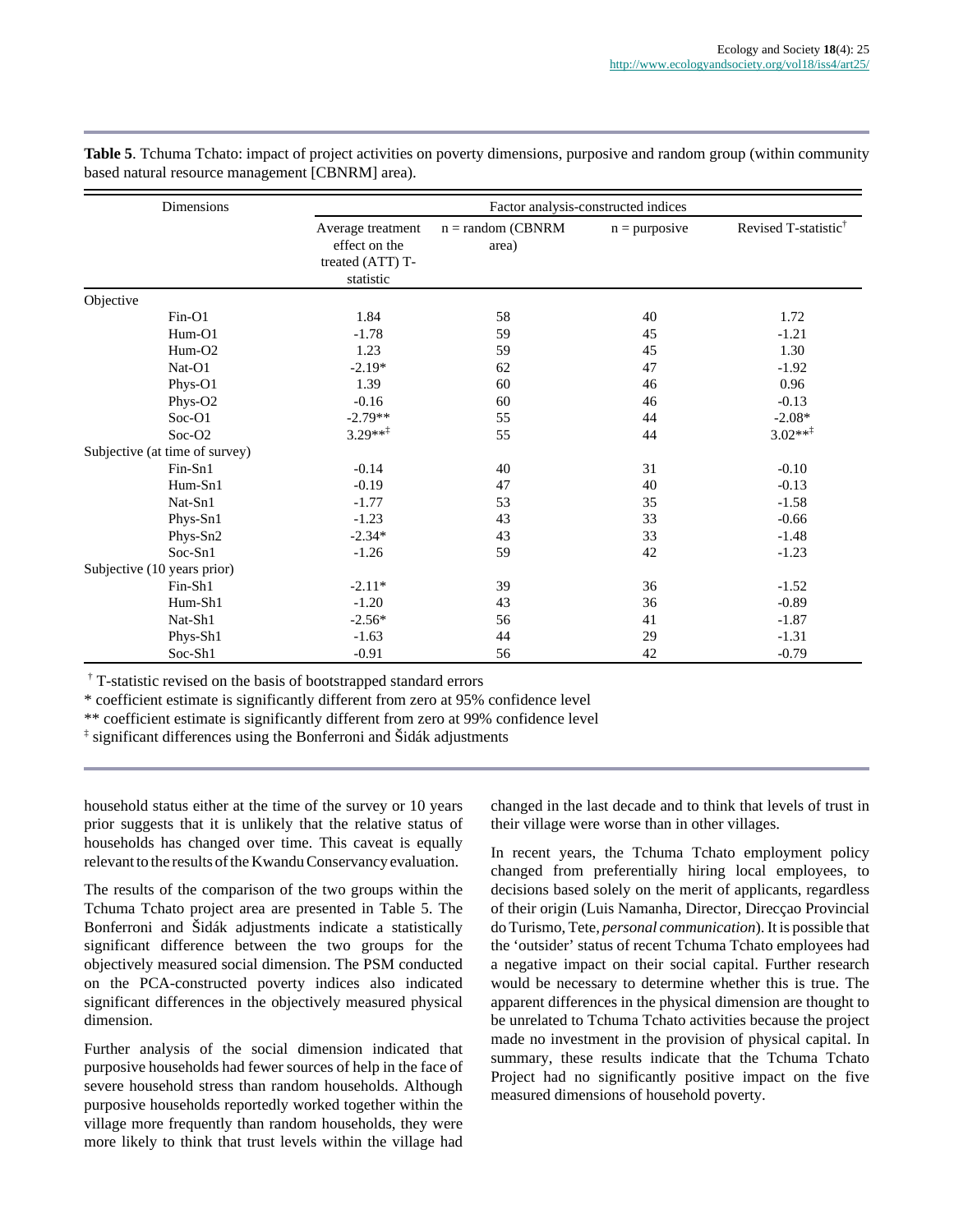#### **Kwandu Conservancy, Namibia**

In the period under consideration, Namibian economic growth rates have not been fast enough to significantly reduce high levels of poverty and inequality. National human development appears to be in long-term decline, with life expectancy declining, largely attributable to HIV/AIDS, more quickly than increases in household income and educational attainment (Levine 2007). These trends hold true for the villages visited, with focus groups reporting that local poverty levels were increasing because of HIV/AIDS, the effects of inflation, and a reduction in formal employment opportunities. Focus groups also identified household-level vulnerability to the death and/or illness of household members, primarily because of HIV/AIDS, to extreme climatic conditions and other factors affecting agricultural productivity, particularly human-wildlife conflict.

The results of the analysis involving the Namibian CBNRM area and comparison groups show no significant differences following the Bonferroni and Šidák adjustments (Table 4). This indicates that there is no statistically observed treatment effect, i.e., no observable impact, arising from the activities of the Kwandu Conservancy on the households living within the conservancy. The comparison between the random and comparison groups mirrored these results and does not change the overall conclusion that no differences can be observed between the CBNRM area and comparison group households.

In the comparison between the two groups within the Kwandu Conservancy (Table 6), only the objectively measured financial dimension was statistically significantly different following the Bonferroni and Šidák adjustments. The results of the PSM tests for the PCA-constructed poverty indices also indicated a difference between the two groups for the objectively measured physical dimension of poverty.

Further analysis of the financial dimension indicated that the purposive group was richer, i.e., households were in higher income quintiles and more likely to own a greater number and a wider range of asset types, than households in the random group. Differences in the objectively measured physical dimension indicated that random households had better access to physical capital than purposive households, though the conservancy did not undertake any investments that would have improved households' access to physical capital. These differences are thought to be unrelated to CBNRM activities, but rather reflect improvements in physical capital undertaken largely by government, including water sources, all-weather roads, and access to agricultural markets, unevenly across the Caprivi region.

The higher status with respect to financial poverty of the purposive group is perhaps unsurprising given that the heads of 24 of the 46 households in the sample (52%) were employed by the conservancy or in other formal employment. In the random sample, the heads of just two households (3%) were formally employed and none were employed by the conservancy. This advantage in the financial dimension may also be partially attributable to the lower proportion of femaleheaded households than in the random group. Focus groups identified female-headed households as one characteristic of poor households.

In summary, positive impacts arising from CBNRM activities were felt by purposive but not random households within the CBNRM area. Given that purposive households were selected because they had been more closely involved in the management and benefit streams associated with the conservancy, and that many household members within this group were employed by the conservancy or otherwise formally employed, this result is perhaps not surprising.

## **DISCUSSION**

#### **The Tchuma Tchato Project, Mozambique**

The evaluation of the Tchuma Tchato Project in Mozambique indicates that at the time of the fieldwork, the project had no discernible positive impacts on the multiple dimensions of poverty among households living in the project area. This lack of impact can be understood in the context of the relatively low level of benefits returned to these communities. Focus groups revealed that some form of benefit had been distributed to each village over the life of the project, and that the majority of benefits distributed were community rather than individual benefits. Although revenues had been used to purchase a range of assets (see description above and Suich 2013 for more detail), these benefits were largely dysfunctional at the time of the fieldwork and were thus no longer able to have a positive impact on households.

This lack of positive impact has significance for future levels of resident interest and participation in project activities and indicates that the project will have to radically alter its activities and level of benefits distributed at the household level if it is to have a positive impact on household poverty in the future. In his review of Bawa community participation in Tchuma Tchato, Johnson (2004) also noted the need to be cautious because of the potential for internal divisions that can arise from raising false expectations about the level of benefits that can be delivered by CBNRM activities.

#### **Kwandu Conservancy, Namibia**

In the evaluation of impacts on poverty in the Kwandu Conservancy in Namibia, no significant differences between the CBNRM area and comparison groups were found. However, objectively measured financial capital was found to be significantly higher among purposive households compared to randomly selected households within the conservancy, indicating that the Kwandu Conservancy had a positive impact on purposive households at the time of the survey.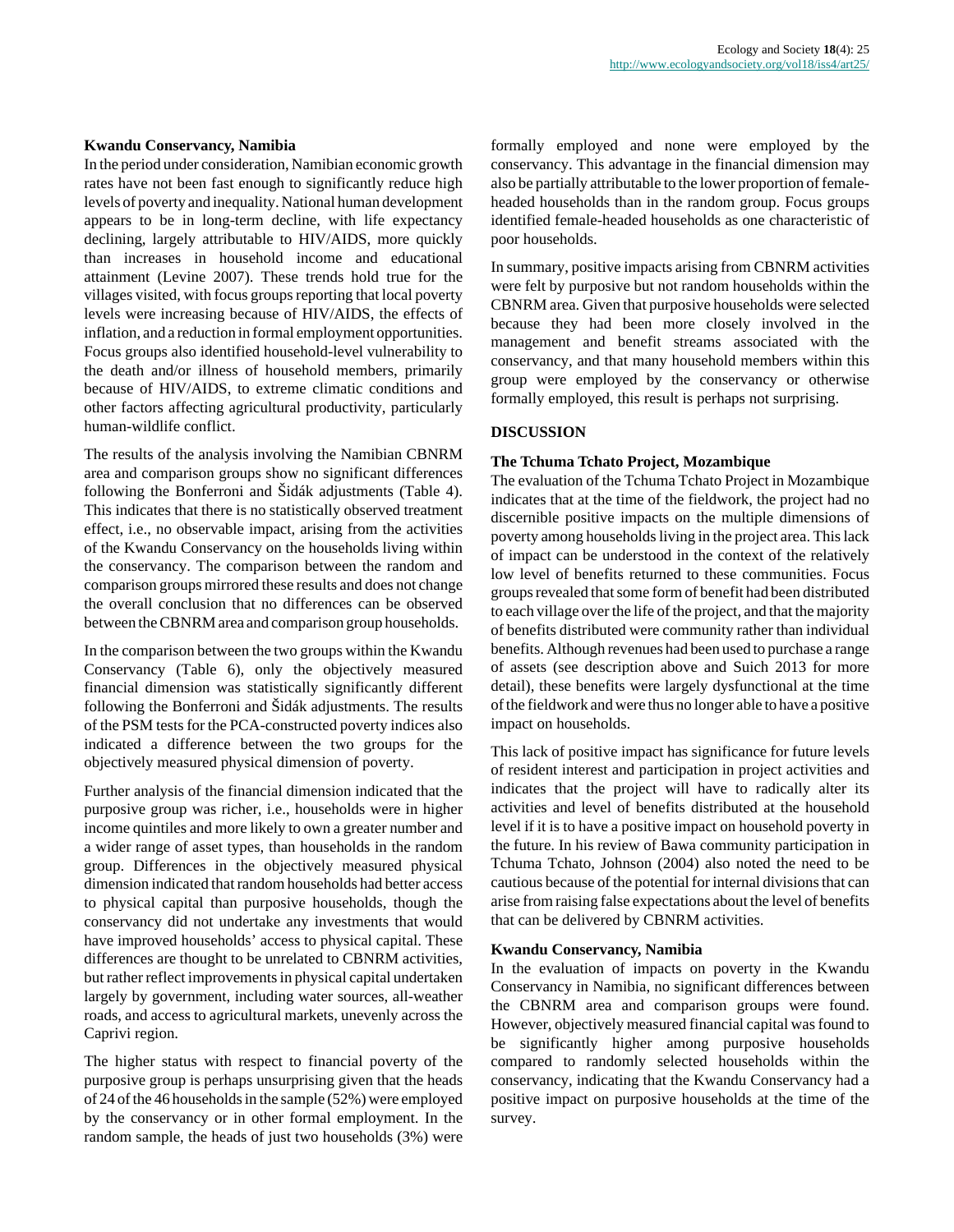| <b>Dimensions</b>              |                     | Factor analysis-constructed indices                                 |                               |                 |                                  |
|--------------------------------|---------------------|---------------------------------------------------------------------|-------------------------------|-----------------|----------------------------------|
|                                |                     | Average treatment<br>effect on the<br>treated (ATT) T-<br>statistic | $n = random (CBNRM)$<br>area) | $n =$ purposive | Revised T-statistic <sup>†</sup> |
| Objective                      |                     |                                                                     |                               |                 |                                  |
|                                | $Fin-O1$            | $3.12***$                                                           | 60                            | 38              | 1.69                             |
|                                | Hum-O1              | $-0.99$                                                             | 63                            | 40              | $-0.72$                          |
|                                | $Hum-O2$            | 0.60                                                                | 63                            | 40              | 0.55                             |
|                                | Nat-O1              | 0.02                                                                | 64                            | 40              | 0.01                             |
|                                | Nat-O2              | $2.42*$                                                             | 64                            | 40              | 1.60                             |
|                                | Phys-O1             | $2.06*$                                                             | 64                            | 40              | 3.09**                           |
|                                | Phys-O2             | $-0.52$                                                             | 64                            | 40              | $-0.65$                          |
|                                | Soc-O1              | $-0.22$                                                             | 53                            | 35              | $-0.12$                          |
| Subjective (at time of survey) |                     |                                                                     |                               |                 |                                  |
|                                | $Fin-Sn1$           | $-2.06*$                                                            | 54                            | 37              | $-1.30$                          |
|                                | Hum-Sn1             | $2.32*$                                                             | 61                            | 39              | 1.80                             |
|                                | Nat-Sn1             | $-0.74$                                                             | 51                            | 34              | $-0.52$                          |
|                                | Phys-Sn1            | 0.52                                                                | 56                            | 34              | 0.43                             |
|                                | Soc-Sn1             | $-0.68$                                                             | 61                            | 39              | $-0.42$                          |
| Subjective (10 years prior)    |                     |                                                                     |                               |                 |                                  |
|                                | Fin-Sh1             | 0.10                                                                | 57                            | 35              | 0.08                             |
|                                | Fin-Sh <sub>2</sub> | 1.48                                                                | 57                            | 35              | 0.96                             |
|                                | Hum-Sh1             | $2.38*$                                                             | 59                            | 37              | 1.72                             |
|                                | Nat-Sh1             | $2.31*$                                                             | 49                            | 34              | 1.66                             |
|                                | Phys-Sh1            | $2.59**$                                                            | 57                            | 34              | 1.36                             |
|                                | Soc-Sh1             | $2.46*$                                                             | 61                            | 37              | 1.67                             |

**Table 6**. Kwandu Conservancy: impact of project activities on poverty dimensions, purposive and random group (within community based natural resource management [CBNRM] area).

† revised on the basis of the bootstrapped standard error

\* coefficient estimate is significantly different from zero at 95% confidence level

\*\* coefficient estimate is significantly different from zero at 99% confidence level

‡ significant differences using the Bonferroni and Šidák adjustments

The relatively high and regular wages associated with the formal employment of purposive households is responsible for the positive impact on these households: almost half of the purposive group were current or former employees of the conservancy, or were employed by tourism enterprises at the time of the fieldwork.

The lack of impact on the randomly selected households within Kwandu likely arises from the relatively low value of benefits distributed to these households. The conservancy had distributed game meat to households relatively frequently and had also distributed cash to the five area Khutas, i.e., seats of traditional government, several times. However, the amounts distributed have been relatively small, approximately \$US1500 to each of the five Khutas in 2003 and 2004, and \$US470 in 2007 (C. Muyoba, *personal communication*).

**Comparing Tchuma Tchato and Kwandu Conservancy** With the wider range of activities undertaken in Kwandu Conservancy compared to Tchuma Tchato, a comparatively larger impact among random households was anticipated. It is thought that this larger impact did not occur because the bulk of self-reported benefits received at the individual level among random households in Kwandu Conservancy have, to date, been game meat distributions, which have had only fleeting impacts on households. Some activities that may be expected to exert a stronger influence on poverty, e.g., conservation agriculture and crop compensation under HACCSIS, may have been implemented too recently for any impact to have been detected.

Given the comparatively high employment levels within the purposive households of the Tchuma Tchato project, it is surprising that the positive impact on the financial dimension of the purposive group that occurred in Kwandu Conservancy did not also occur in Tchuma Tchato. This may be related to the low salaries paid and the sometimes infrequent nature of their payment, reducing certainty about household income and potentially having an impact on other dimensions of household poverty. It may also have been because the Mozambican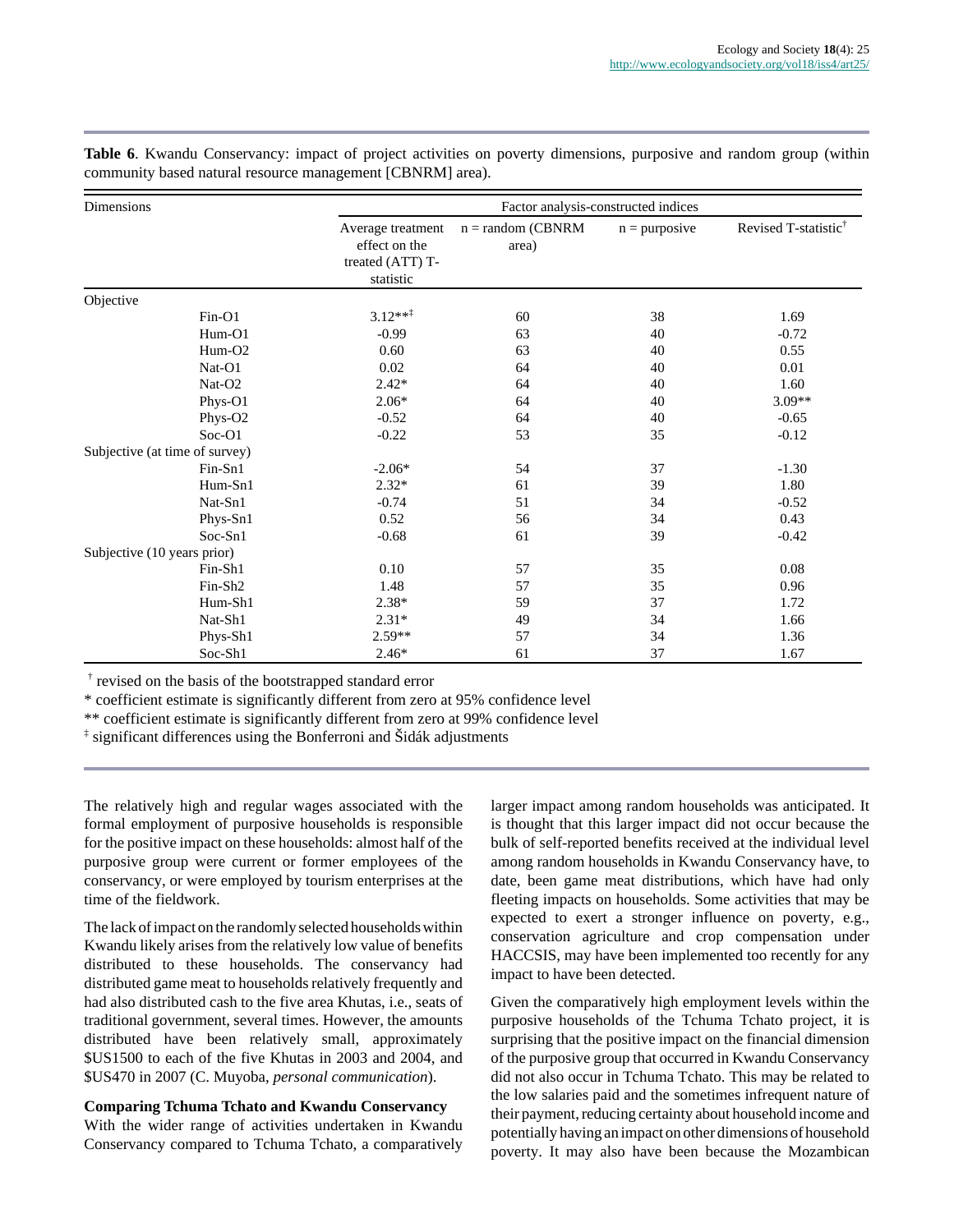purposive household sample had a smaller proportion of employees than did the Namibian purposive sample.

Although these positive impacts on purposive households in Kwandu Conservancy are impressive, they demonstrate a very narrow impact. The differences were driven by the employees of the conservancy and its enterprises, or those in other formal employment. Although these impacts are no doubt important to these households, they are estimated to directly affect fewer than 3% of households that reside in the conservancy.

Participation of communities is thought to be based on the expectation that the benefits, financial and otherwise, outweigh the costs of collective action and wildlife management (Jones 1999, Lubell 2002, Matta and Alavalapati 2006). The lack of discernible impact on any dimension of poverty in most households is therefore likely to be an important factor in householders' decisions about whether to continue to participate and whether their expectations have been met. If household-level impacts are indeed an important factor in decisions about continued participation, these results suggest the long-run sustainability of these initiatives may be in question if levels of positive impact are not increased to encourage participation.

Although disappointing, these results should also be considered in the context of local poverty dynamics. Despite rapid macroeconomic growth in Mozambique since the late 1990s, positive effects such as improved economic and employment opportunities arising from this growth have largely been absent in remote rural areas (Arndt et al. 2006), including those studied here. Qualitative data collected in the villages visited indicates that poverty and inequality have increased. In Namibia, over the same period, macroeconomic growth has been relatively slow and largely jobless (GRN 2008). Poverty levels in the villages visited are said by residents to have increased, particularly as a result of HIV/ AIDS. The epidemic has had significant negative impacts on both life expectancy and population growth rates (Mendelsohn et al. 2002, UNECA 2008).

The difficult economic climate increases the requirement for CBNRM activities to deliver positive impacts at the household level because they are not available elsewhere in the economy. Further, where poverty increases, it is likely that the reliance on natural resources will also increase, and the availability of subsistence resources is already reported by local communities to be declining in both countries. This will no doubt have a negative impact on wildlife if habitat is further degraded and wild food sources disappear, thereby compromising the conservation outcomes of these CBNRM initiatives and their ability to generate future benefits.

If poverty alleviation objectives are to be met in the future, CBNRM programs will need to generate more benefits from diverse sources. In particular, where human populations are high and growing, household-level impacts will necessarily be diluted unless benefits grow at the same rate, or faster, than populations (Barrett and Arcese 1998). Program designers and implementers will also need to consider more targeted poverty alleviation strategies, potentially including a choice between broad but shallow impacts and narrow but more significant impacts. Further research into the specific pathways by which CBNRM activities can have a positive impact on poverty at the household level is recommended, for example, by reducing exposure to, and improving management of, risk, particularly agricultural production risks, and contributing to householdlevel asset accumulation (Moser and Felton 2007).

Because this is the first analysis to measure impacts on multiple dimensions of poverty at the household level, there is no data from other CBNRM programs in the region with which to compare these results. However, it is plausible that these results hold true beyond the two sites considered, e.g., in areas with relatively high human population densities, relatively high levels of competition for tourism dollars, and/ or relatively limited tourism potential. In the absence of systematic monitoring of outcomes, it cannot be known if they hold for CBNRM programs implemented in different ecological, social, or economic conditions or in locations where revenues, generated and distributed, are significantly higher.

Despite the disappointing nature of these results, it is inappropriate to use them in advocating a 'back to the barriers' approach to conservation or preservationist ideology. This research investigated only one of the several objectives of CBNRM activities, and these results should not be considered in isolation from the achievements of other objectives. Other assessments of CBNRM programs across southern Africa report a number of benefits including, but not limited to, the devolution of property rights over wildlife to communities and changes in tenure over land, wildlife and/or other natural resources, increases in political voice, democratization and improved participation of previously marginalized groups, including women and youth (Hulme and Murphree 2001, Dalal-Clayton and Child 2003, Fabricius and Koch 2004, Long 2004, Roe et al. 2009, Suich et al. 2009). These benefits are difficult, if not impossible, to measure at the household level, and their omission from this analysis does not suggest that they are not present in Tchuma Tchato or Kwandu Conservancy.

With respect to the achievement of conservation objectives, qualitative evidence from focus group discussions suggests that both Tchuma Tchato and Kwandu Conservancy have been relatively successful in increasing local wildlife numbers and species diversity, indicating relatively greater success in achieving the sustainable utilization of wildlife species.

It is also possible that little or no wildlife would survive in these locations without these CBNRM activities. In the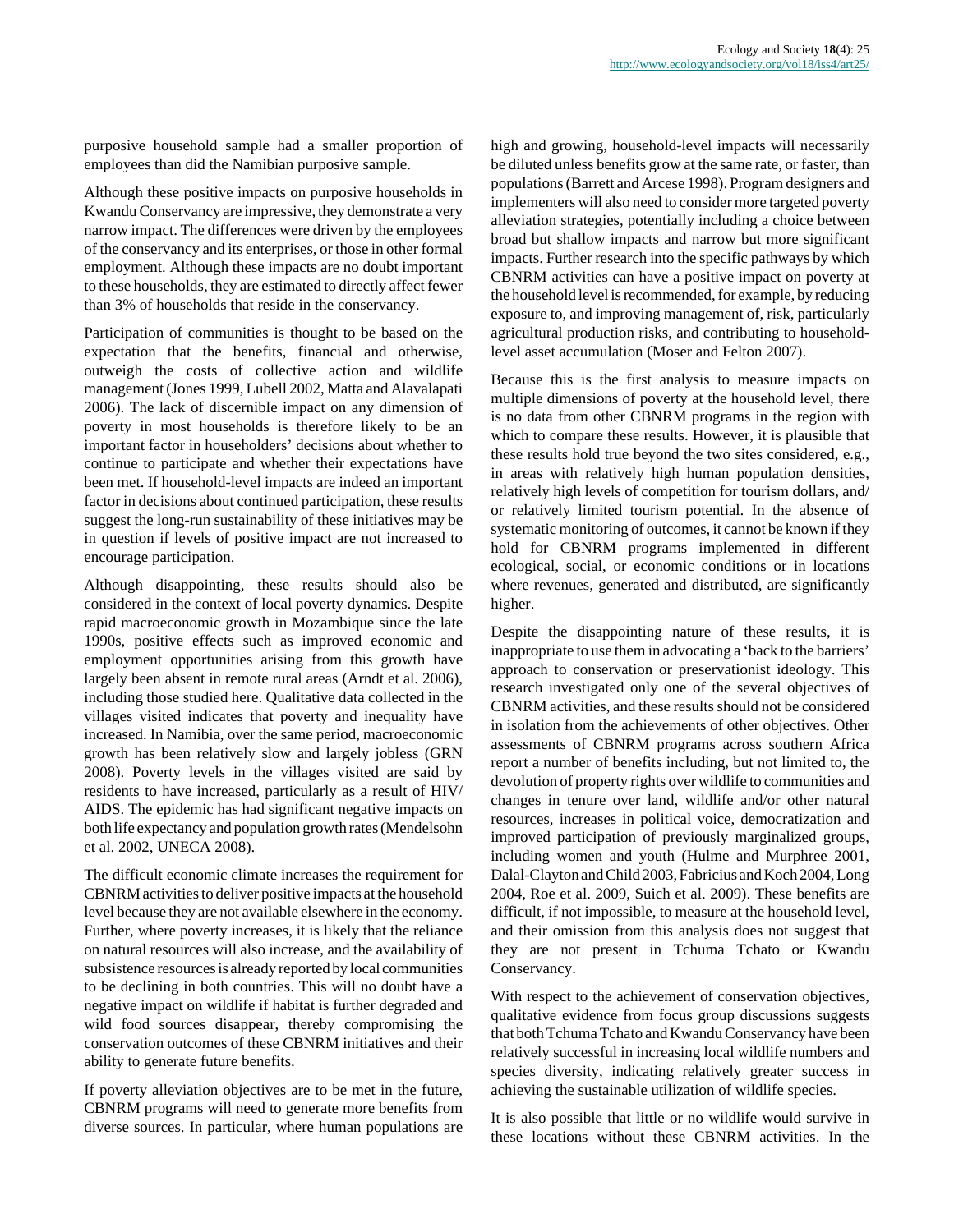Caprivi Region, protected areas are too small to prevent wildlife from ranging outside of their borders (Tagg 1996), and in Tete Province there are no formal protected areas at all. Thus, although wildlife exists on communal lands, and questions remain about the effectiveness of protected areas, CBNRM and other community conservation initiatives should be viewed as complementing formal protected areas.

# **CONCLUSION**

It can be concluded that the Tchuma Tchato Project in Mozambique has had little noticeable impact on the various dimensions of poverty measured at the household level. This lack of impact can be understood in the context of the relatively low level of benefits returned to these communities to date. These results suggest that the project will have to radically alter its activities and the level of benefits distributed at the household level if it is to have a positive impact on household poverty in the future.

After more than a decade of CBNRM activities in Kwandu Conservancy, its activities had almost no impact on the multiple dimensions of poverty for the majority of resident households. Positive impacts arising from conservancy activities were observable on purposive households, with these households having greater levels of financial capital. It is likely that this can be attributed, at least partially, to the direct benefits, particularly employment, arising from the conservancy. Although encouraging, these positive impacts were felt by very few conservancy residents.

To improve poverty impacts in the future, CBNRM programs will need to coordinate with other rural development and poverty alleviation strategies and increase the value of benefits generated. To date, CBNRM interventions to reduce poverty have relied on trickle-down effects, but these results demonstrate the necessity of developing targeted strategies to achieve poverty alleviation outcomes.

Despite the shortcomings in achieving poverty alleviation objectives, the spread and continued implementation of CBNRM activities suggest that CBNRM meets a need, even if it is not clear which need is met, or how. However, if the interest and participation of rural communities in CBNRM activities is to be maintained, and the sustainable utilization of resources is to be achieved, CBNRM programs must deliver improved poverty alleviation and benefit distribution outcomes in the future.

*Responses to this article can be read online at:* [http://www.ecologyandsociety.org/issues/responses.](http://www.ecologyandsociety.org/issues/responses.php/5875) [php/5875](http://www.ecologyandsociety.org/issues/responses.php/5875)

## **Acknowledgments:**

*Financial support was received from the Southern African Sustainable Use Specialist Group, World Conservation Union (IUCN) South Africa and the Crawford School of Public Policy, Australian National University. The opinions expressed in this paper are the author's own and do not necessarily represent the views of either of these organizations. All responsibility for any errors remains with the author. The anonymous reviewers are thanked for their useful comments and suggestions.*

## **LITERATURE CITED**

Abdi, H. 2007. Bonferroni test. Pages 103-106 *in* N. Salkind, editor. *Encyclopaedia of measurement and statistics*. Sage, Thousand Oaks, California, USA. [online] URL: [http://www.](http://www.utdallas.edu/~herve/Abdi-Bonferroni2007-pretty.pdf) [utdallas.edu/~herve/Abdi-Bonferroni2007-pretty.pdf](http://www.utdallas.edu/~herve/Abdi-Bonferroni2007-pretty.pdf)

Addison, T., D. Hulme, and R. Kanbur. 2008. *Poverty dynamics: measurement and understanding from an interdisciplinary perspective*. Brooks World Poverty Institute/ University of Manchester, Manchester, UK. [http://dx.doi.](http://dx.doi.org/10.2139/ssrn.1246882) [org/10.2139/ssrn.1246882](http://dx.doi.org/10.2139/ssrn.1246882)

Alkire, S. 2007. The missing dimensions of poverty data: introduction to the special issue. *Oxford Development Studies* 35:347-359.<http://dx.doi.org/10.1080/13600810701701863>

Amarasinghe, U., M. Samad, and M. Anputhas. 2005. Spatial clustering of rural poverty and food insecurity in Sri Lanka. *Food Policy* 30:493-509. [http://dx.doi.org/10.1016/j.](http://dx.doi.org/10.1016/j.foodpol.2005.09.006) [foodpol.2005.09.006](http://dx.doi.org/10.1016/j.foodpol.2005.09.006)

Anand, P., and A. Clark. 2006. Symposium introduction: life satisfaction and welfare economics. *Journal of Socio-Economics* 35:177-179. <http://dx.doi.org/10.1016/j.socec.2005.11.013>

Arndt, C., S. Jones, and F. Tarp. 2006. *Aid and development: the Mozambican case*. Department of Economics, University of Copenhagen, Copenhagen, Denmark.

Arntzen, J. 2006. *Case studies on successful southern African NRM initiatives and their impacts on poverty and governance. Country study: Botswana. Case study of the CBNRM programme in Botswana*. International Union for Conservation of Nature Transboundary Protected Areas Research Initiative, IUCN, Gland, Switzerland.

Bamberger, M. 2009. Strengthening the evaluation of programme effectiveness through reconstructing baseline data. *Journal of Development Effectiveness* 1:37-59. [http://dx.](http://dx.doi.org/10.1080/19439340902727610) [doi.org/10.1080/19439340902727610](http://dx.doi.org/10.1080/19439340902727610)

Bar-On, A. 2005. On elephants, giraffes, and social development. *Community Development Journal* 41:367-380. <http://dx.doi.org/10.1093/cdj/bsi069>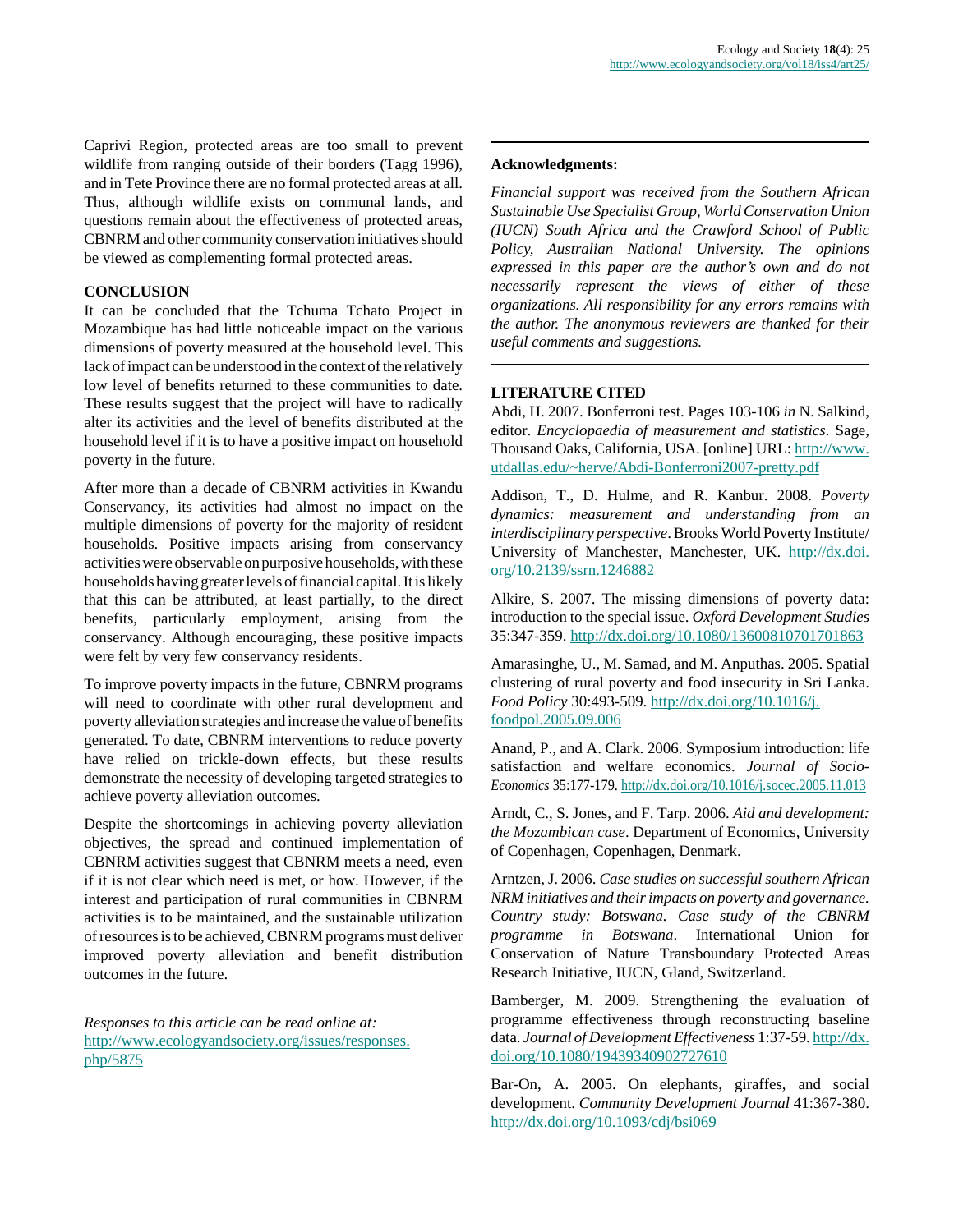Barrett, C. B., and P. Arcese. 1998. Wildlife harvest in integrated conservation and development projects: linking harvest to household demand, agricultural production, and environmental shocks in the Serengeti. *Land Economics* 74:449-465.<http://dx.doi.org/10.2307/3146878>

Barrett, C. B., K. Brandon, C. Gibson, and H. Giertsen. 2001. Conserving tropical biodiversity amid weak institutions. *BioScience* 51:497-502. [http://dx.doi.org/10.1641/0006-3568](http://dx.doi.org/10.1641/0006-3568(2001)051[0497:CTBAWI]2.0.CO;2) [\(2001\)051\[0497:CTBAWI\]2.0.CO;2](http://dx.doi.org/10.1641/0006-3568(2001)051[0497:CTBAWI]2.0.CO;2)

Baser, O. 2006. Too much ado about propensity score models? Comparing methods of propensity score matching. *Value in Health* 9:377-385. [http://dx.doi.org/10.1111/j.1524-4733.2006.00130.](http://dx.doi.org/10.1111/j.1524-4733.2006.00130.x) [x](http://dx.doi.org/10.1111/j.1524-4733.2006.00130.x)

Blaikie, P. 2006. Is small really beautiful? Community-based natural resource management in Malawi and Botswana. *World Development* 34:1942-1957. [http://dx.doi.org/10.1016/j.](http://dx.doi.org/10.1016/j.worlddev.2005.11.023) [worlddev.2005.11.023](http://dx.doi.org/10.1016/j.worlddev.2005.11.023)

Blundell, R., L. Dearden, and B. Sianesi. 2005. Evaluating the effect of education on earnings: models, methods and results from the National Child Development Survey. *Journal of the Royal Statistical Society. Series A* 168:473-512. [http://dx.doi.](http://dx.doi.org/10.1111/j.1467-985X.2004.00360.x) [org/10.1111/j.1467-985X.2004.00360.x](http://dx.doi.org/10.1111/j.1467-985X.2004.00360.x)

Bond, I. 2001. CAMPFIRE and the incentives for institutional change. Pages 227-243 *in* D. Hulme and M. Murphree, editors. *African wildlife and livelihoods: the promise and performance of community conservation*. Heinemann, Oxford, UK.

Bourguignon, F., and L. Pereira da Silva. 2003. *The impact of economic policies on poverty and income distribution. Evaluation techniques and tools*. World Bank, Washington, D.C., USA.

Bromley, D. W. 1989. Property relations and economic development: the other land reform. *World Development* 17:867-877. [http://dx.doi.org/10.1016/0305-750X\(89\)90008-9](http://dx.doi.org/10.1016/0305-750X(89)90008-9)

Cohen, J., and W. Easterly, editors. 2009. *What works in development? Thinking big and thinking small*. Brookings Institute, Washington, D.C., USA.

Dalal-Clayton, B., and B. Child. 2003. *Lessons from Luangwa: the story of the Luangwa Integrated Resource Development project, Zambia.* International Institute for Environment and Development, London, UK.

Emerton, L. 2001. The nature of benefits and the benefits of nature. Why wildlife conservation has not economically benefited communities in Africa. Pages 208-226 *in* D. Hulme and M. Murphree, editors. *African wildlife and livelihoods: the promise and performance of community conservation*. Heinemann, Oxford, UK.

Fabricius, C., and E. Koch, editors. 2004. *Rights, resources and rural development. Comunity-based natural resource management in southern Africa*. Earthscan, London, UK.

Fabricius, C., E. Koch, and H. Magome. 2001. Towards strengthening collaborative ecosystem management: lessons from environmental conflict and political change in southern Africa. *Journal of the Royal Society of New Zealand* 31:831-844.<http://dx.doi.org/10.1080/03014223.2001.9517679>

Ferraro, P. J. 2009. Counterfactual thinking and impact evaluation in environmental policy. *New Directions for Evaluation* 2009:75-84.<http://dx.doi.org/10.1002/ev.297>

Filimão, E., E. Mansur, and L. Namanha. 1999. Tchuma Tchato: an evolving experience of community-based natural resource management in Mozambique. Pages 145-152 *in Proceedings of the International Workshop on Community Forestry in Africa. Participatory forest management: a strategy for sustainable forest management in Africa.* Food and Agriculture Organization of the United Nations, Forestry, Rome, Italy. [online] URL: [ftp://ftp.fao.org/docrep/fao/006/](ftp://ftp.fao.org/docrep/fao/006/x7760b/X7760B19.pdf) [x7760b/X7760B19.pdf](ftp://ftp.fao.org/docrep/fao/006/x7760b/X7760B19.pdf)

Filmer, D., and L. H. Pritchett. 2001. Estimating wealth effects without expenditure data-or tears: an application to educational enrollments in states of India. *Demography* 38:115-132.

Frey, B. S., and A. Stutzer. 2002. What can economists learn from happiness research? *Journal of Economic Literature* 40:402-435.<http://dx.doi.org/10.1257/002205102320161320>

Fujii, T. 2008. How well can we target aid with rapidly collected data? Empirical results for poverty mapping from Cambodia. *World Development* 36:1830-1842. [http://dx.doi.](http://dx.doi.org/10.1016/j.worlddev.2007.10.013) [org/10.1016/j.worlddev.2007.10.013](http://dx.doi.org/10.1016/j.worlddev.2007.10.013)

Government of the Republic of Namibia (GRN). 2008. *Third national development plan (NDP3) 2007/2008-2011/12 volume I executive summary*. Government of the Republic of Namibia, Windhoek, Namibia. [online] URL: [http://www.](http://www.npc.gov.na/docs/NDP3_Executive_Summary.pdf) [npc.gov.na/docs/NDP3\\_Executive\\_Summary.pdf](http://www.npc.gov.na/docs/NDP3_Executive_Summary.pdf)

Harriss, J. 2009. Bringing politics back into poverty analysis. Why understanding of social relations matters more for policy on chronic poverty than measurement. Pages 205-224 *in* T. Addison, D. Hulme, and R. Kanbur, editors. *Poverty dynamics. Interdisciplinary perspectives*. Oxford University Press, Oxford, UK. [http://dx.doi.org/10.1093/acprof:](http://dx.doi.org/10.1093/acprof:oso/9780199557547.003.0009) [oso/9780199557547.003.0009](http://dx.doi.org/10.1093/acprof:oso/9780199557547.003.0009)

Hulme, D., and M. Murphree. 2001. *African wildlife and livelihoods: the promise and performance of community conservation*. James Currey, London, UK.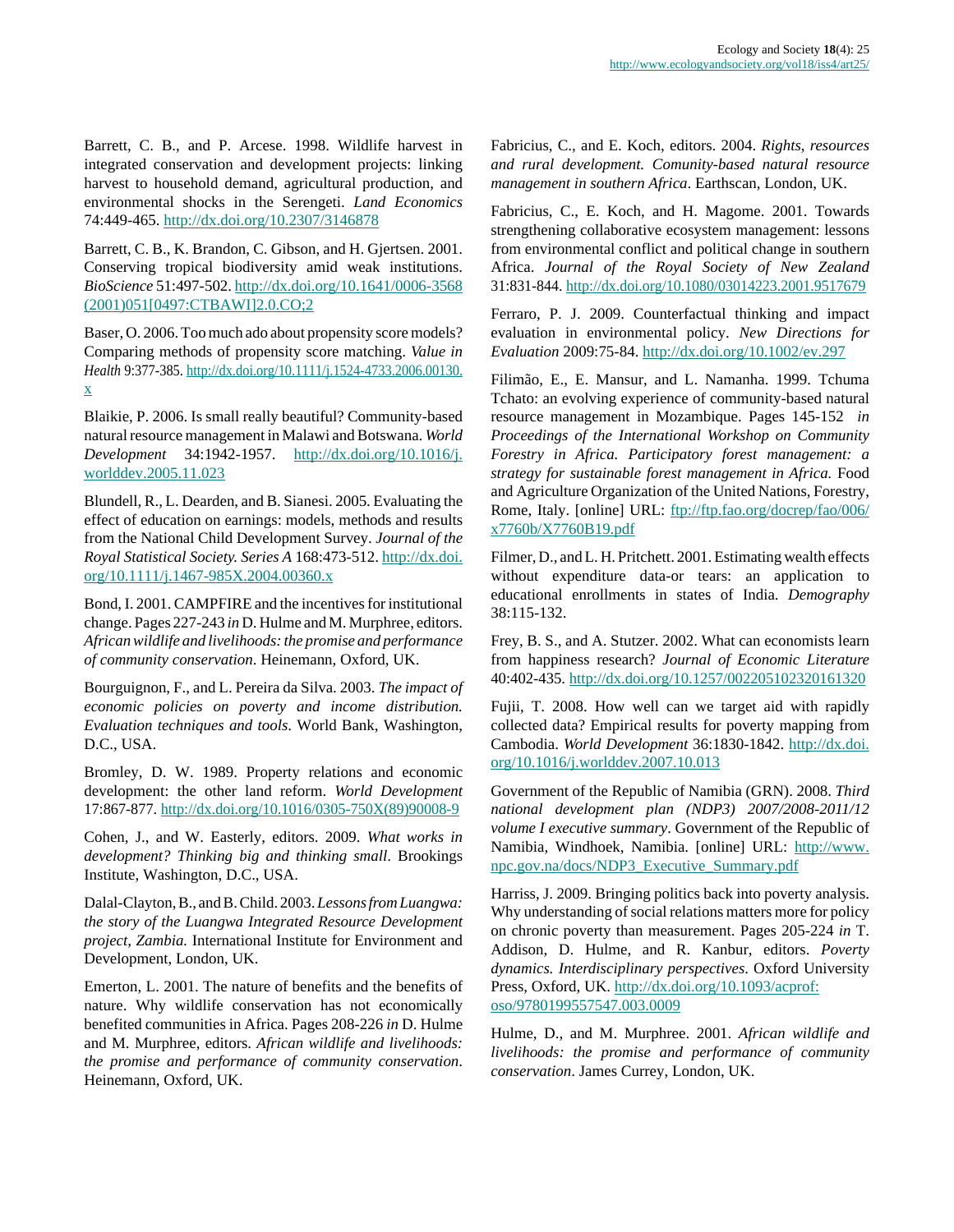Jalan, J., and M. Ravallion. 2003. Estimating the benefit incidence of an antipoverty programme by propensity score matching. *Journal of Business and Economic Statistics* 21:19-30.<http://dx.doi.org/10.1198/073500102288618720>

Johnson, S. 2004. The Tchumo Tchato project in Mozambique: community-based natural resource management in transition. Pages 210-222 *in* C. Fabricius, E. Koch, S. Turner, and H. Magome, editors. *Rights, resources and rural development: community based natural resource management in southern Africa*. Earthscan, London, UK.

Jones, B. T. B. 1999. Policy lessons from the evolution of a community-based approach to wildlife management, Kunene Region, Namibia. *Journal of International Development* 11:295-304. [http://dx.doi.org/10.1002/\(SICI\)1099-1328\(199903/04\)](http://dx.doi.org/10.1002/(SICI)1099-1328(199903/04)11:2<295::AID-JID583>3.0.CO;2-U) [11:2<295::AID-JID583>3.0.CO;2-U](http://dx.doi.org/10.1002/(SICI)1099-1328(199903/04)11:2<295::AID-JID583>3.0.CO;2-U)

Jones, B. T. B. 2004. *CBNRM, poverty reduction and sustainable livelihoods: developing criteria for evaluating the contribution of CBNRM to poverty reduction and alleviation in southern Africa*. Institute for Poverty, Land and Agrarian Studies (PLAAS), Cape Town, South Africa. [online] URL: [http://dspace.cigilibrary.org/jspui/bitstream/123456789/33686/1/](http://dspace.cigilibrary.org/jspui/bitstream/123456789/33686/1/CBNRM%2007.pdf?1) [CBNRM%2007.pdf?1](http://dspace.cigilibrary.org/jspui/bitstream/123456789/33686/1/CBNRM%2007.pdf?1)

Jones, B. T. B., and M. W. Murphree. 2004. Community-based natural resource management as a conservation mechanism: lessons and directions. Pages*in* B. Child, editor. *Parks in transition: biodiversity, rural development and the bottom line*. Earthscan, London, UK.

Kingdon, G. G., and J. Knight. 2004. *Well-being poverty versus income poverty and capabilities poverty?* Global Poverty Research Group, Centre for the Study of African Economies, Department of Economics, University of Oxford, Oxford, UK. [online] URL: [http://www.gprg.org/pubs/workingpapers/](http://www.gprg.org/pubs/workingpapers/pdfs/gprg-wps-003.pdf) [pdfs/gprg-wps-003.pdf](http://www.gprg.org/pubs/workingpapers/pdfs/gprg-wps-003.pdf)

Kiss, A., editor. 1990. *Living with wildlife: wildlife resource management with local participation in Africa*. World Bank, Washington, D.C., USA.

Klasen, S. 2000. Measuring poverty and deprivation in South Africa. *Review of Income and Wealth* 46:33-58. [http://dx.doi.](http://dx.doi.org/10.1111/j.1475-4991.2000.tb00390.x) [org/10.1111/j.1475-4991.2000.tb00390.x](http://dx.doi.org/10.1111/j.1475-4991.2000.tb00390.x)

Kolenikov, S., and G. Angeles. 2009. Socioeconomic status measurement with discrete proxy variables: is principal component analysis a reliable answer? *Review of Income and Wealth* 55:128-165. [http://dx.doi.org/10.1111/j.1475-4991.2008.00309.](http://dx.doi.org/10.1111/j.1475-4991.2008.00309.x) [x](http://dx.doi.org/10.1111/j.1475-4991.2008.00309.x)

Lechner, M. 2002. Some practical issues in the evaluation of heterogeneous labour market programmes by matching methods. *Journal of the Royal Statistical Society. Series A* 165:59-82.<http://dx.doi.org/10.1111/1467-985X.0asp2>

Leuven, E., and B. Sianesi. 2003. PSMATCH2: Stata module to perform full Mahalanobis and propensity score matching, common support graphing, and covariate imbalance testing. Version 3.1.5.

Levine, S. 2007. *Trends in human development and human poverty in Namibia*. United Nations Development Programme (UNDP), Windhoek, Namibia. [http://dx.doi.org/10.2139/](http://dx.doi.org/10.2139/ssrn.1031829) [ssrn.1031829](http://dx.doi.org/10.2139/ssrn.1031829)

Lise, W. 2000. Factors influencing people's participation in forest management in India. *Ecological Economics* 34:379-392. [http://dx.doi.org/10.1016/S0921-8009\(00\)00182-8](http://dx.doi.org/10.1016/S0921-8009(00)00182-8)

Long, S. A., editor. 2004. *Livelihoods and CBNRM in Namibia. The findings of the WILD project*. Wildlife Integration for Livelihood Diversification Project, Windhoek, Namibia.

Lubell, M. 2002. Environmental activism as collective action. *Environment and Behavior* 34:431-454. [http://dx.doi.](http://dx.doi.org/10.1177/00116502034004002) [org/10.1177/00116502034004002](http://dx.doi.org/10.1177/00116502034004002)

Matta, J. R., and J. R. R. Alavalapati. 2006. Perceptions of collective action and its success in community based natural resource management: an empirical analysis. *Forest Policy and Economics* 9:274-284. [http://dx.doi.org/10.1016/j.](http://dx.doi.org/10.1016/j.forpol.2005.06.014) [forpol.2005.06.014](http://dx.doi.org/10.1016/j.forpol.2005.06.014)

Mendelsohn, J., A. Jarvis, C. Roberts, and T. Robertson. 2002. *Atlas of Namibia*. David Phillip, Cape Town, South Africa.

Moser, C., and A. Felton. 2007. Intergenerational asset accumulation and poverty reduction in Guayaquil, Ecuador, 1978-2004. Pages 15-50 *in* C. Moser, editor. *Reducing global poverty: the case for asset accumulation*. Brookings Institution Press, Washington, D.C., USA.

Murphree, M. W. 1993. *Communities as resource management institutions*. International Institute for Environment and Development, London, UK. [online] URL: <http://pubs.iied.org/pdfs/8284IIED.pdf>

Murphree, M. W. 2004. Communal approaches to natural resource management in Africa: from whence and to where? *Journal of International Wildlife Law and Policy* 7:203-216. <http://dx.doi.org/10.1080/13880290490883250>

Namibian Association of Community Based Natural Resource Management (CBNRM) Support Organisations (NACSO). 2005. *Namibia's communal conservancies. A review of progress and challenges in 2005*. Namibian Association of Community Based Natural Resource Management (CBNRM) Support Organisations (NACSO), Windhoek, Namibia.

Namibian Association of Community Based Natural Resource Management (CBNRM) Support Organisations (NACSO). 2011. *Namibia's communal conservancies. A review of progress-2010*. Namibian Association of Community Based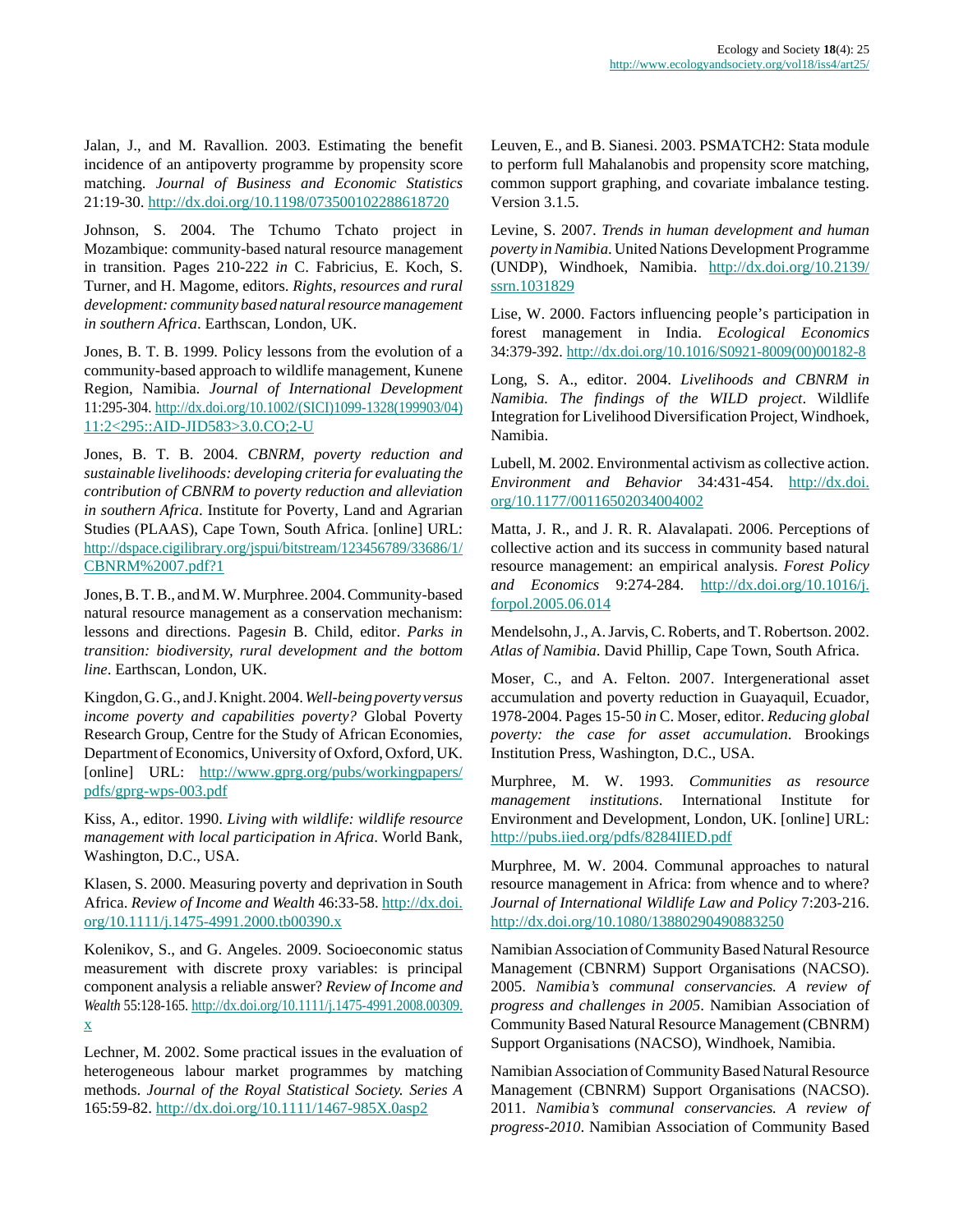Natural Resource Management (CBNRM) Support Organisations (NACSO), Windhoek, Namibia.

Narayan, D., R. Patel, K. Schafft, A. Rademacher, and S. Koch-Schulte. 2000. *Voices of the poor: can anyone hear us?* Oxford University Press, New York, New York, USA.

Nelson, F., and A. Agrawal. 2008. Patronage or participation? Community-based natural resource management reform in sub-Saharan Africa. *Development and Change* 39:557-585. <http://dx.doi.org/10.1111/j.1467-7660.2008.00496.x>

Newmark, W. D., and J. L. Hough. 2000. Conserving wildlife in Africa: integrated conservation and development projects and beyond. *BioScience* 50:585-592. [http://dx.doi.](http://dx.doi.org/10.1641/0006-3568(2000)050[0585:CWIAIC]2.0.CO;2) [org/10.1641/0006-3568\(2000\)050\[0585:CWIAIC\]2.0.CO;2](http://dx.doi.org/10.1641/0006-3568(2000)050[0585:CWIAIC]2.0.CO;2)

Norton, A., and M. Foster. 2001. *The potential of using sustainable livelihoods approaches in poverty reduction strategy papers*. Centre for Aid and Public Expenditure, Overseas Development Institute (ODI), London, UK. [online] URL: [http://www.odi.org.uk/sites/odi.org.uk/files/odi-assets/](http://www.odi.org.uk/sites/odi.org.uk/files/odi-assets/publications-opinion-files/2724.pdf) [publications-opinion-files/2724.pdf](http://www.odi.org.uk/sites/odi.org.uk/files/odi-assets/publications-opinion-files/2724.pdf)

Paim, L. 1995. A consumption model for measuring poverty: an exploratory exercise. *Social Indicators Research* 35:129-153.<http://dx.doi.org/10.1007/BF01079024>

Petrovici, D. A., and M. Gorton. 2005. An evaluation of the importance of subsistence food production for assessments of poverty and policy targeting: evidence from Romania. *Food Policy* 30:205-223.<http://dx.doi.org/10.1016/j.foodpol.2005.02.002>

Pritchett, L. 2002. It pays to be ignorant: a simple political economy of rigorous program evaluation. *Journal of Economic Policy Reform* 5:251-269. [http://dx.doi.](http://dx.doi.org/10.1080/1384128032000096832) [org/10.1080/1384128032000096832](http://dx.doi.org/10.1080/1384128032000096832)

Qizilbash, M. 2003. Vague language and precise measurement: the case of poverty. *Journal of Economic Methodology* 10:41-58. [http://dx.doi.org/10.1080/13501780-](http://dx.doi.org/10.1080/1350178032000042059) [32000042059](http://dx.doi.org/10.1080/1350178032000042059)

Ravallion, M. 2003. Assessing the poverty impact of an assigned program. Pages 103-122 *in* F. Bourguignon and L. Pereira da Silva, editors. *The impact of economic policies on poverty and income distribution. Evaluation techniques and tools*. World Bank, Washington, D.C., USA.

Ravallion, M. 2007. Evaluating anti-poverty programs. Pages 3787-3846 *in* T. Paul Schultz and J. A. Strauss, editors. *Handbook of Development Economics*. Elsevier, Amsterdam, The Netherlands. [http://dx.doi.org/10.1016/S1573-4471\(07\)](http://dx.doi.org/10.1016/S1573-4471(07)04059-4) [04059-4](http://dx.doi.org/10.1016/S1573-4471(07)04059-4)

Roe, D., F. Nelson, and C. Sandbrook, editors. 2009. *Community management of natural resources in Africa. Impacts, experiences and future directions*. International Institute for Environment and Development, London, UK. [online] URL:<http://pubs.iied.org/pdfs/17503IIED.pdf>

Rosenbaum, P. R., and D. B. Rubin. 1983. The central role of the propensity score in observational studies for causal effects. *Biometrika* 70:41-55.<http://dx.doi.org/10.1093/biomet/70.1.41>

Sahn, D. E., and D. C. Stifel. 2000. Poverty comparisons over time and across countries in Africa. *World Development* 28:2123-2155. [http://dx.doi.org/10.1016/S0305-750X\(00\)00075-9](http://dx.doi.org/10.1016/S0305-750X(00)00075-9)

Sahn, D. E., and D. C. Stifel. 2003. Exploring alternative measures of welfare in the absence of expenditure data. *Review of Income and Wealth* 49:463-489. [http://dx.doi.org/10.1111/](http://dx.doi.org/10.1111/j.0034-6586.2003.00100.x) [j.0034-6586.2003.00100.x](http://dx.doi.org/10.1111/j.0034-6586.2003.00100.x)

Sanderson, S. 2002. The future of conservation. *Foreign Affairs* 81:162-173. <http://dx.doi.org/10.2307/20033275>

Shadish, W. R., T. D. Cook, and D. T. Campbell. 2002. *Experimental and quasi-experimental designs for generalized causal inference*. Houghton Miflin, Boston, Massachusetts, USA.

Suich, H. 2010*a*. The livelihood impacts of the Namibian community based natural resource management programme: a meta-synthesis. *Environmental Conservation* 37(1):45-53. <http://dx.doi.org/10.1017/S0376892910000202>

Suich, H. 2010*b*. *The elephant in the room. The impacts on poverty of wildlife-focussed community based natural resource management. The Tchuma Tchato Project, Mozambique and Kwandu Conservancy, Namibia*. Dissertation. Australian National University, Canberra, Australia.

Suich, H. 2013. The effectiveness of economic incentives for sustaining community based natural resource management. *Land Use Policy* 31:441-449. [http://dx.doi.org/10.1016/j.](http://dx.doi.org/10.1016/j.landusepol.2012.08.008) [landusepol.2012.08.008](http://dx.doi.org/10.1016/j.landusepol.2012.08.008)

Suich, H., B. Child, and A. Spenceley, editors. 2009. *Evolution and innovation in wildlife conservation: parks and game ranches to transfrontier conservation areas*. Earthscan, London, UK.

Tagg, J. 1996. Caprivi. Namibia's best kept secret. Pages 66-69 *in* P. Tarr, editor. *Namibia environment. Volume I*. Ministry of Environment and Tourism, Foreign and Commonwealth Office (UK), British Council, Namibia Nature Foundation, Windhoek, Namibia.

Taylor, R. D. 2009. The performance of CAMPFIRE in Zimbabwe: 1989-2006. Pages 201-222 *in* H. Suich, B. Child, and A. Spenceley, editors. *Evolution and innovation in wildlife conservation: parks and game ranches to transfrontier conservation areas*. Earthscan, London, UK.

United Nations Development Programme (UNDP). 2000. *Mozambique: national human development report, 2000. Education and human development: trajectory, lessons and challenges for the 21st century*. United Nations Development Programme Mozambique, Maputo, Mozambique.